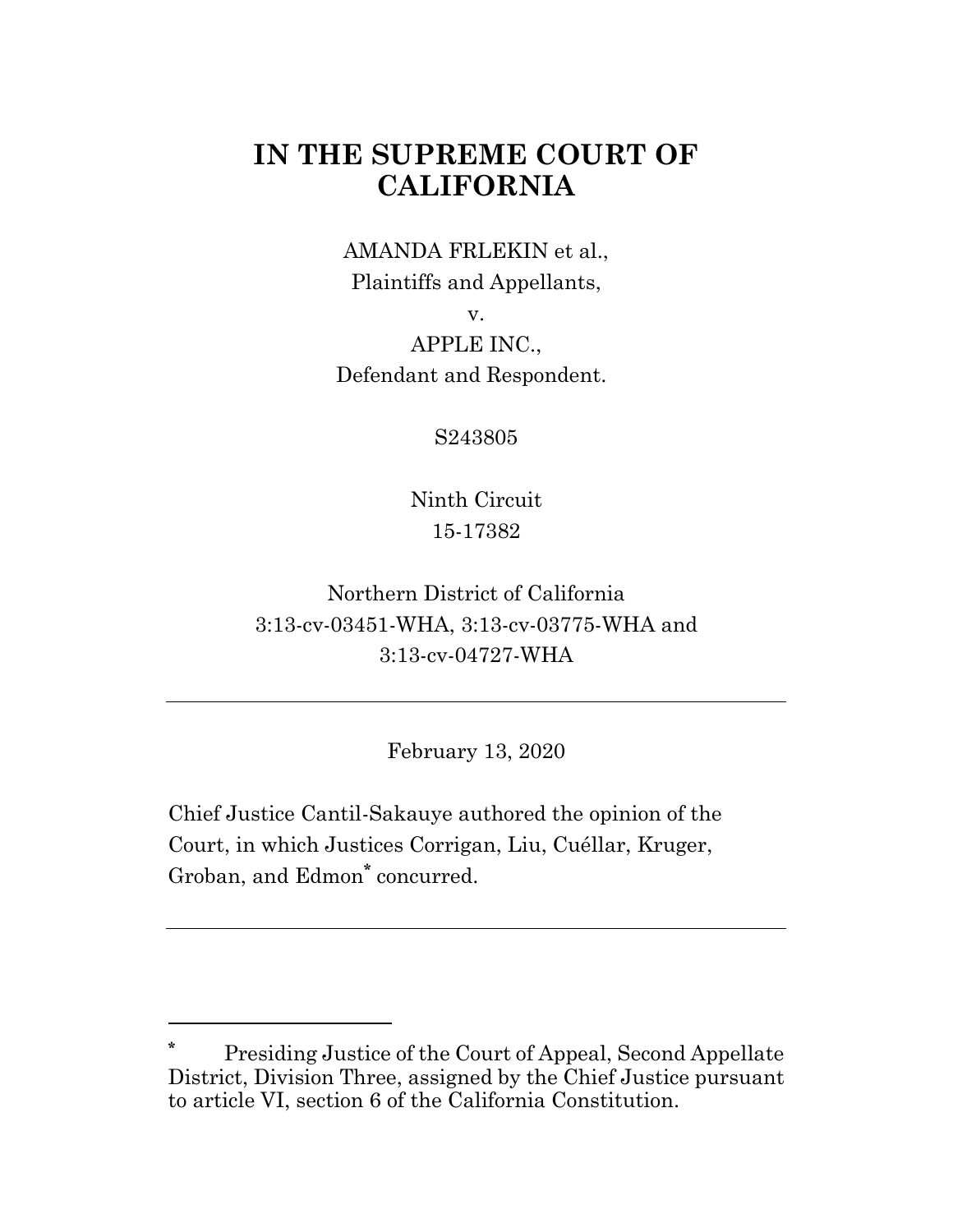# FRLEKIN v. APPLE INC. S243805

#### Opinion of the Court by Cantil-Sakauye, C. J.

Industrial Welfare Commission wage order No. 7-2001 (Wage Order 7) requires employers to pay their employees a minimum wage for all "hours worked." (Cal. Code Regs., tit. 8,  $§ 11070$ , subd. 4(B).) "Hours worked" is defined as "the time during which an employee is subject to the control of an employer, and includes all the time the employee is suffered or permitted to work, whether or not required to do so." (*Id.*,  $\S 11070$ , subd.  $2(G)$ .)

We granted the request of the United States Court of Appeals for the Ninth Circuit to decide the following question of California law, as reformulated by this court (see Cal. Rules of Court, rule  $8.548(f)(5)$ : Is time spent on the employer's premises waiting for, and undergoing, required exit searches of packages, bags, or personal technology devices voluntarily brought to work purely for personal convenience by employees compensable as "hours worked" within the meaning of Wage Order 7? For the reasons that follow, we conclude the answer to the certified question is, yes.

#### **I. FACTUAL AND PROCEDURAL BACKGROUND**

Defendant Apple Inc. (Apple) is a leading personal technology provider. It operates retail stores worldwide, including 52 in California, that display and sell Apple products.

Apple requires its retail store employees to undergo exit searches pursuant to its "Employee Package and Bag Searches"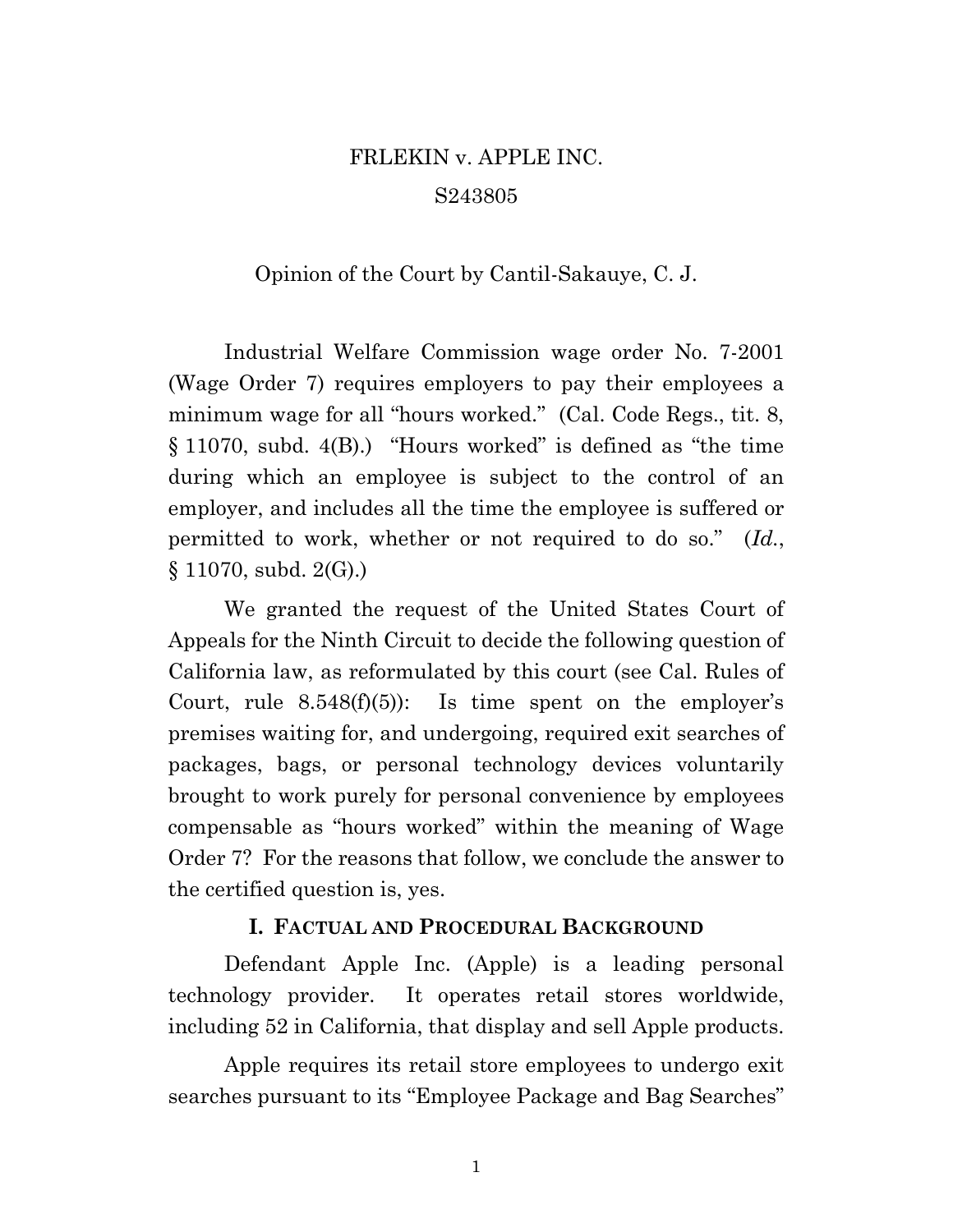policy (hereafter the bag-search policy), which imposes mandatory searches of employees' bags, packages, purses, backpacks, briefcases, and personal Apple technology devices, such as iPhones. The bag-search policy states:

# **Employee Package and Bag Searches**

All personal packages and bags must be checked by a manager or security before leaving the store.

# **General Overview**

All employees, including managers and Market Support employees, are subject to personal package and bag searches. Personal technology must be verified against your Personal Technology Card (see section in this document) during all bag searches.

Failure to comply with this policy may lead to disciplinary action, up to and including termination.

**Do**

• Find a manager or member of the security team (where applicable) to search your bags and packages before leaving the store.

# **Do Not**

- Do not leave the store prior to having your personal package or ba[g] searched by a member of management or the security team (where applicable).
- Do not have personal packages shipped to the store. In the event that a personal package is in the store, for any reason, a member of management or security (where applicable) must search that package prior to it leaving the store premises.

Apple also provides guidelines to Apple store managers and security team members conducting the searches pursuant to the bag-search policy. The guidelines reiterate that "[a]ll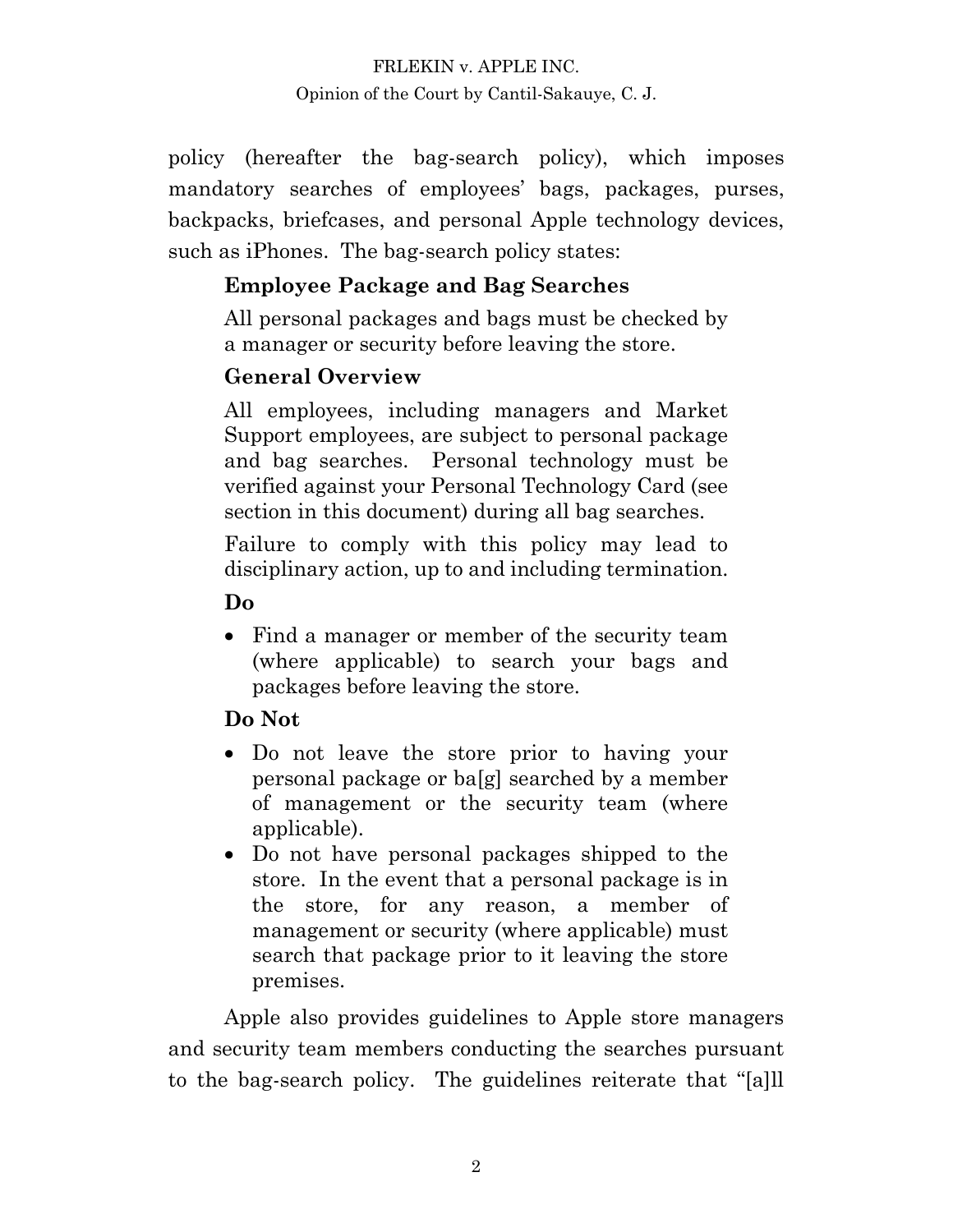Apple employees, including Campus employees, are subject to personal package checks upon exiting the store for any reason (break, lunch, end of shift)." The guidelines instruct Apple managers to "[a]sk the employee to open every bag, brief case, back pack, purse, etc.," "[a]sk the employee to remove any type of item that Apple may sell," and "[b]e sure to verify the serial number of the employee's personal technology against the personal technology log.µ The guidelines also direct Apple managers to "ask the employee to unzip zippers and compartments so [managers] can inspect the entire contents of the bag" and "ask the employee to move or remove items from the bag so that the bag check can be completed." "In the event" that a questionable item is found," the manager must "ask the employee to remove the item from the bag." The guidelines provide that "Apple will reserve the right to hold onto the questioned item until it can be verified as employee owned."

The record indicates that Apple employees bring a bag to work for a variety of reasons. For example, some employees bring bags to carry Apple-provided apparel, which employees must wear while working but are required to remove or cover up while outside the store. Others bring bags containing their cell phones, food, keys, wallets, or eyeglasses. Managers estimated that 30 percent of Apple employees bring such bags to work; employees estimated that "nearly all" do.

Apple employees are required to clock out before submitting to an exit search pursuant to the bag-search policy. Employee estimates of the time spent awaiting and undergoing an exit search range from five to 20 minutes, depending on manager or security guard availability. On the busiest days, Apple employees have reported waiting up to 45 minutes to

3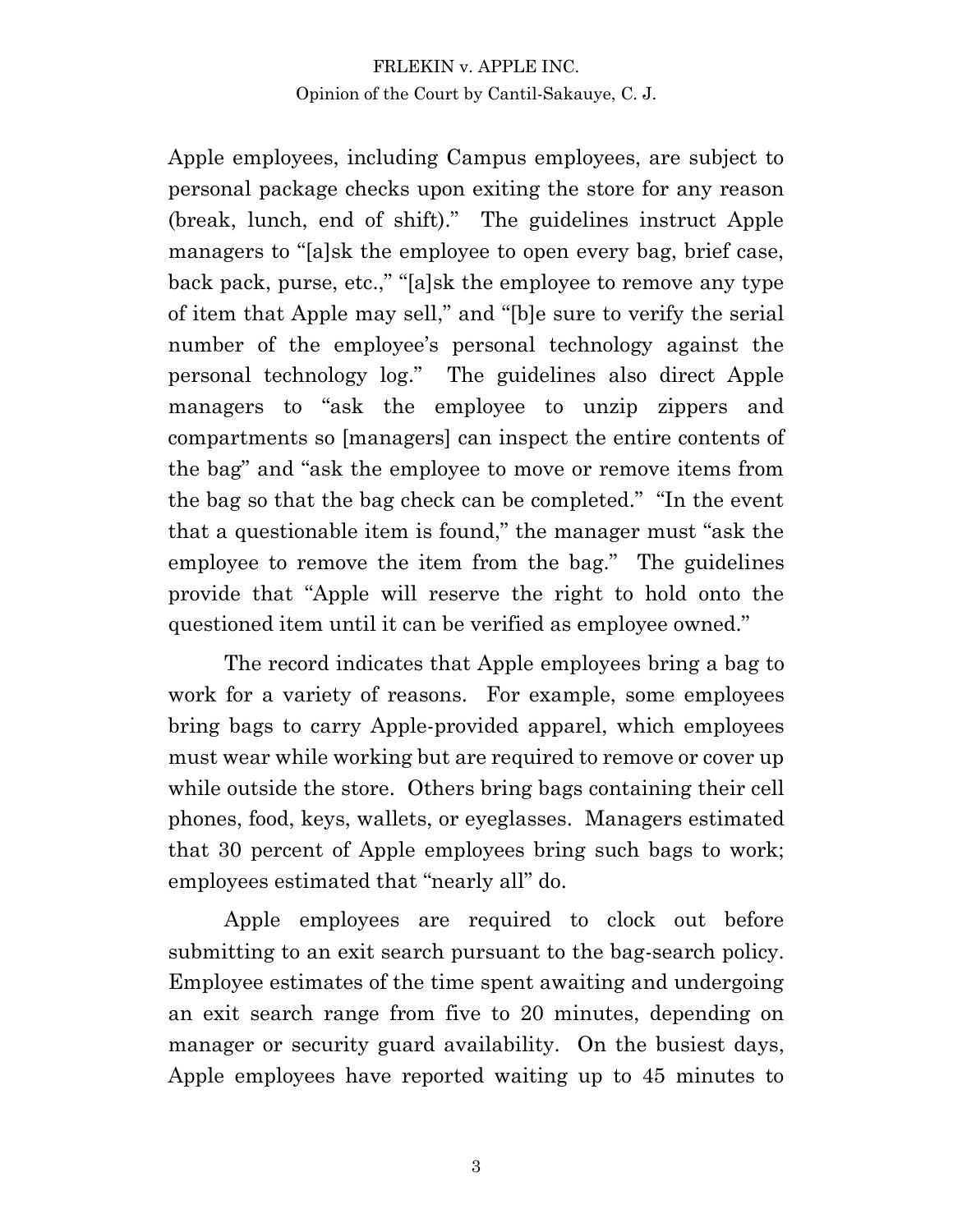undergo an exit search. As a rule, they are not compensated for this time.

Plaintiffs Amanda Frlekin,**<sup>1</sup>** Taylor Kalin, Aaron Gregoroff, Seth Dowling, and Debra Speicher, suing on their own behalf and on behalf of a class of similarly situated Apple retail store employees, filed a complaint against Apple in federal district court. The operative complaint alleges, among other things, that Apple failed to pay plaintiffs minimum and overtime wages for time spent waiting for and undergoing Apple's exit searches in violation of California law.<sup>2</sup>

The district court certified a class of all Apple California nonexempt employees who were subject to the bag-search policy from July 25, 2009 to the present. In order to limit the issues regarding plaintiffs· individualized reasons for bringing packages, bags, or Apple personal technology devices to work, the district court specified in its certification order that the bag searches would be adjudicated as compensable or not based on the most common scenario — that is, an employee who voluntarily brought an item subject to search under the bagsearch policy to work purely for personal convenience. In other

**<sup>1</sup>** Amanda Frlekin withdrew as a class representative but remains a party.

<sup>&</sup>lt;sup>2</sup> The complaint also included collective action claims under the federal Fair Labor Standards Act of 1938 (29 U.S.C. § 201 et seq.; FLSA) as well as class action claims under various states' labor laws, but the non-California law claims were stayed and ultimately dismissed following the United States Supreme Court's decision in *Integrity Staffing Solutions, Inc. v. Busk* (2014) 574 U.S. 27 (*Integrity Staffing*), which held that time spent undergoing mandatory security screenings was not compensable under the FLSA, as amended by the Portal-to-Portal Act of 1947 (29 U.S.C. § 251 et seq.; Portal-to-Portal Act).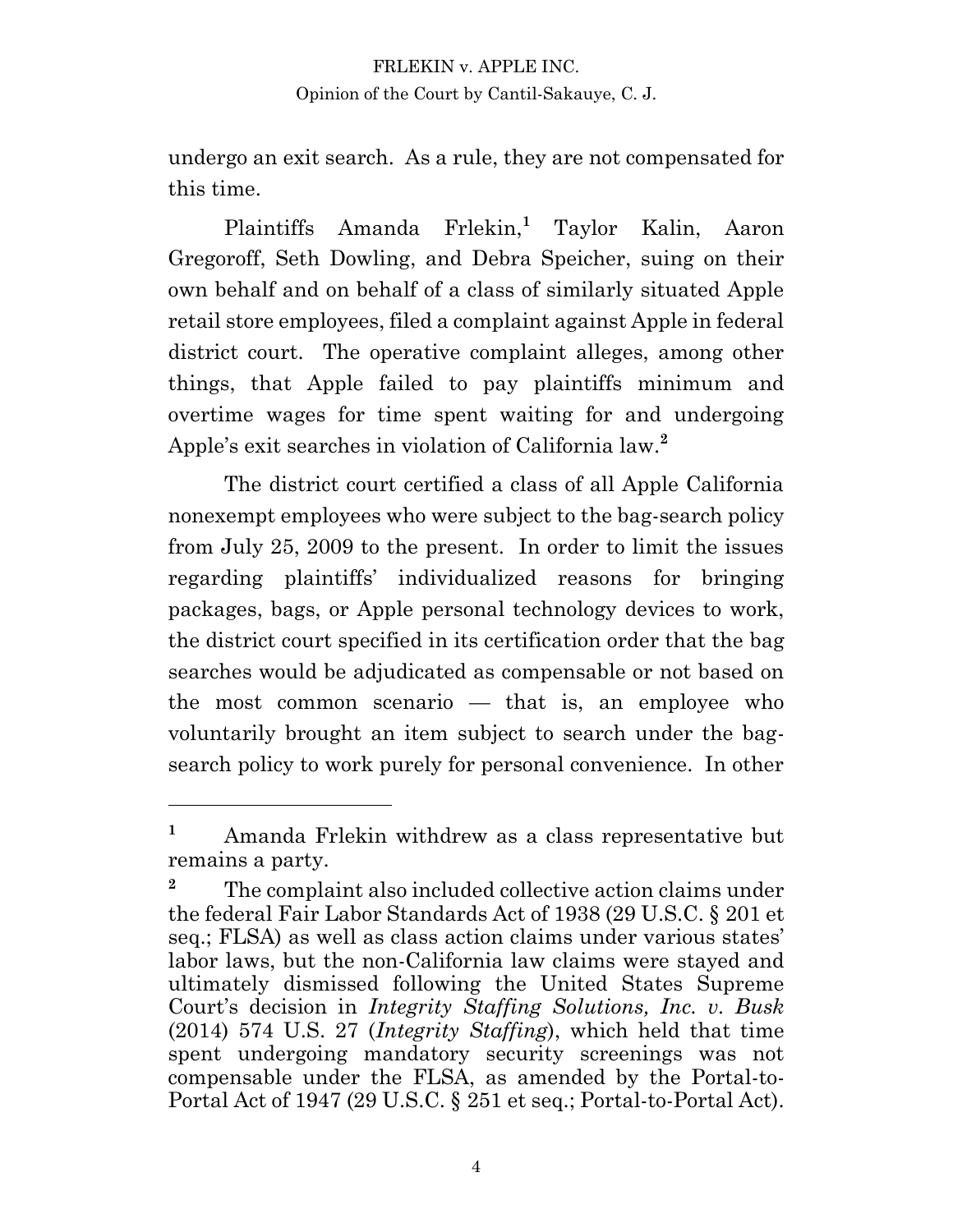words, the certified class did not include potential plaintiffs who were required to bring a bag or iPhone to work due to special needs (such as medication or disability accommodations).

Cross-motions for summary judgment followed. The district court granted Apple's motion and denied plaintiffs' motion. It ruled that time spent by class members waiting for and undergoing exit searches is not compensable as "hours worked" under California law. As relevant here, the court determined that the "hours worked" control clause in Wage Order 7 requires proving both that the employer restrains the employee's action during the activity in question *and* the employee has no plausible way to avoid the activity.

Plaintiffs appealed to the Ninth Circuit, which asked us to address the state law issue. (*Frlekin v. Apple, Inc.* (9th Cir. 2017) 870 F.3d 867, 869 (*Frlekin*).)

#### **II. DISCUSSION**

The Industrial Welfare Commission (IWC) was established more than a century ago "to fix minimum wages, maximum hours of work, and standard conditions of labor." (*Martinez v. Combs* (2010) 49 Cal.4th 35, 50 (*Martinez*); Stats. 1913, ch. 324,  $\S$  13, p. 637.) "Pursuant to its 'broad statutory authority· [citation], the IWC in 1916 began issuing industryand occupation-wide wage orders specifying minimum requirements with respect to wages, hours, and working conditions [citation].µ (*Brinker Restaurant Corp. v. Superior Court* (2012) 53 Cal.4th 1004, 1026.)

We construe wage orders, like wage and hour laws, so as to promote employee protection. (*Mendiola v. CPS Security Solutions, Inc.* (2015) 60 Cal.4th 833, 840 (*Mendiola*).) Our prior decisions have made clear that "wage orders are the type of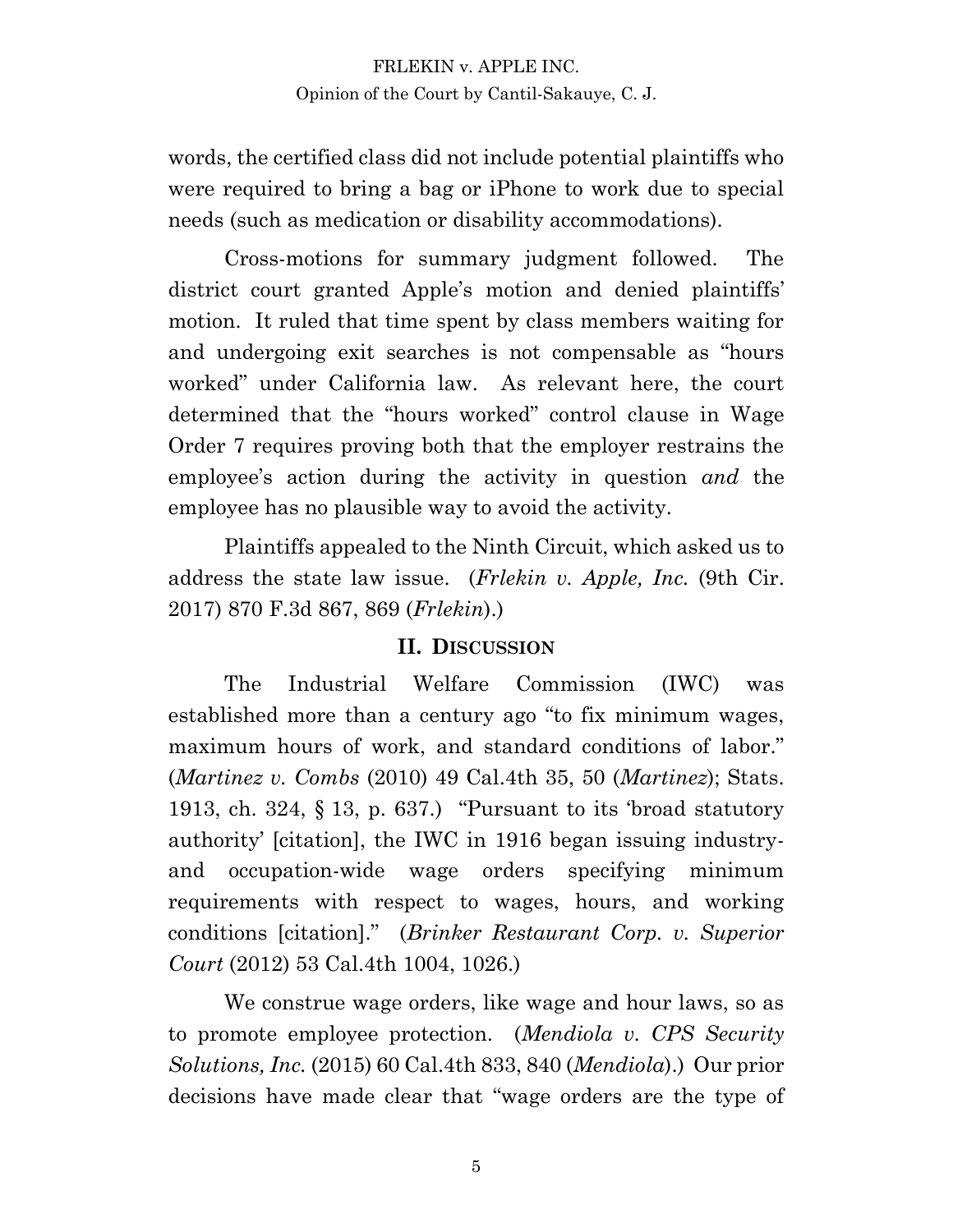remedial legislation that must be liberally construed in a manner that serves its remedial purposes" of protecting and benefitting employees. (*Dynamex Operations West, Inc. v. Superior Court* (2018) 4 Cal.5th 903, 953 (*Dynamex*); see also *Augustus v. ABM Security Services, Inc.* (2016) 2 Cal.5th 257, 262 (*Augustus*) [when construing wage orders, courts adopt the construction that best gives effect to the Legislature and the IWC·s purpose of protecting employees]; *Industrial Welfare Com. v. Superior Court* (1980) 27 Cal.3d 690, 702 [same].)

Wage Order 7**<sup>3</sup>** is one such wage order. (See Cal. Code Regs., tit. 8, § 11070.) Wage Order 7 requires employers to pay their employees a minimum wage for all "hours worked" (*id.*, § 11070, subd. 4(B)), defined as "the time during which an employee is subject to the control of an employer, and includes all the time the employee is suffered or permitted to work, whether or not required to do so"  $(id., § 11070, subd. 2(G))$ .

We have explained that the two phrases of the "hours worked" definition establish "independent factors, each of which defines whether certain time spent is compensable as 'hours' worked.<sup>\*</sup> *(Morillion v. Royal Packing Co. (2000)* 22 Cal.4th 575, 582 (*Morillion*).) Thus, an employee who is *subject to the control* of an employer does not have to be working during that time to be compensated under the applicable wage order. (*Ibid.*) Likewise, an employee who is *suffered or permitted to work* does not have to be under the employer's control to be compensated, provided the employer has or should have knowledge of the employee's work. (*Id.* at pp. 584-585; *Troester v. Starbucks Corp.* 

**<sup>3</sup>** Wage Order 7 covers all persons employed in the mercantile industry. (Cal. Code Regs., tit. 8, § 11070, subd. 1.)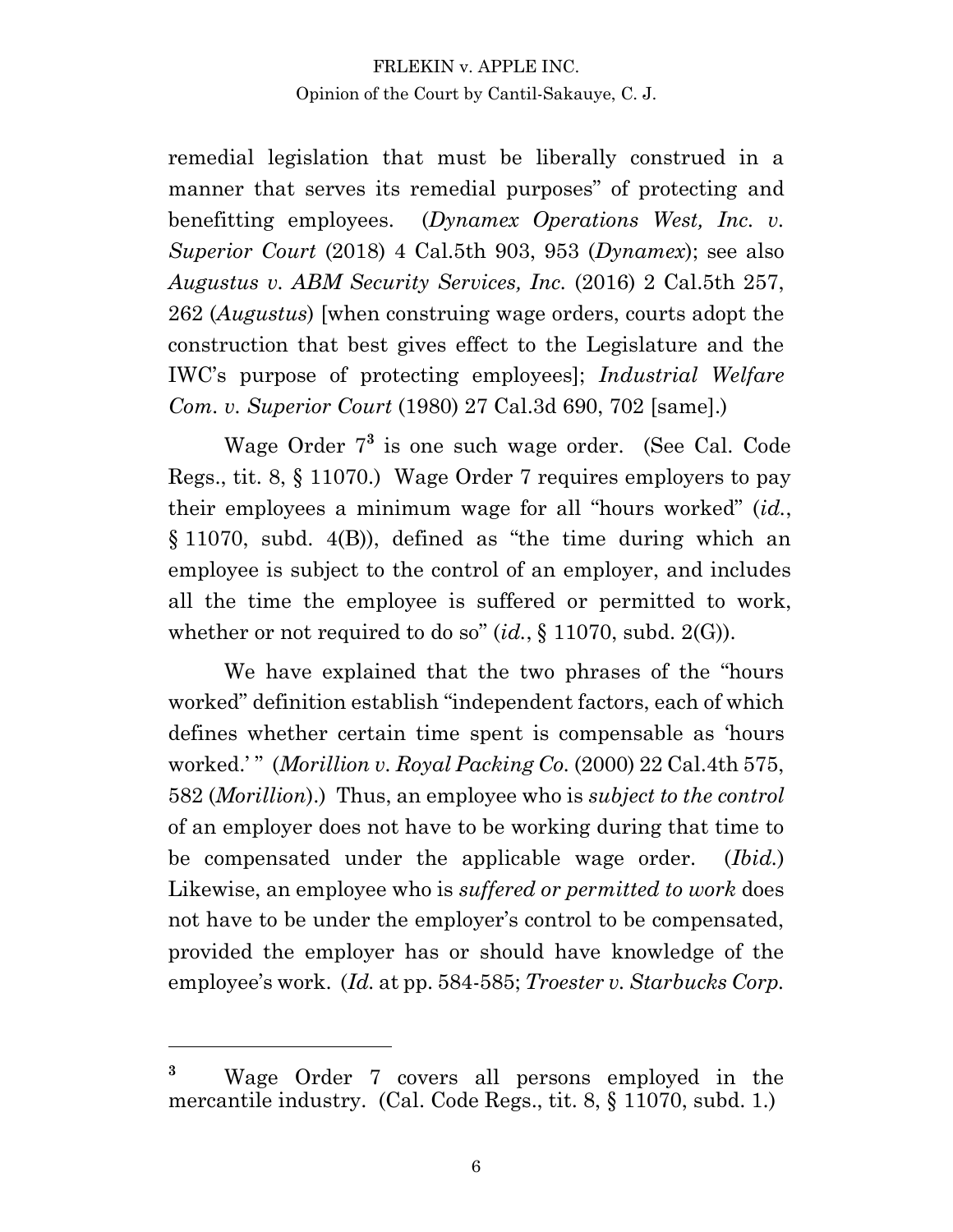# (2018) 5 Cal.5th 829, 853; *Hernandez v. Pacific Bell Telephone Co.* (2018) 29 Cal.App.5th 131, 137 (*Hernandez*).)

With these principles in mind, we first consider whether the time spent waiting for and undergoing Apple's exit searches is compensable as "hours worked" under the control standard.

## **A. The Language and History of the Control Clause Suggest that the Exit Searches are Compensable**

"We independently review the construction of statutes [citation], and begin with the text. If it 'is clear and unambiguous our inquiry ends.' [Citation.] Wage and hour laws are to be construed so as to promote employee protection. [Citations.] These principles apply equally to the construction of wage orders. [Citation.] Additionally, when the relevant facts are not in dispute, what qualifies as hours worked is a question of law, reviewed de novo.µ (*Mendiola*, *supra*, 60 Cal.4th at p. 840.)

Based on the language of the control clause, Apple employees are entitled to compensation for the time during which they are subject to Apple's control. (Cal. Code Regs., tit. 8, § 11070, subd. 2(G).) Applying a strictly textual analysis, Apple employees are clearly under Apple's control while awaiting, and during, the exit searches. Apple controls its employees during this time in several ways. First, Apple requires its employees to comply with the bag-search policy under threat of discipline, up to and including termination. Second, Apple confines its employees to the premises as they wait for and undergo an exit search. Third, Apple compels its employees to perform specific and supervised tasks while awaiting and during the search. This includes locating a manager or security guard and waiting for that person to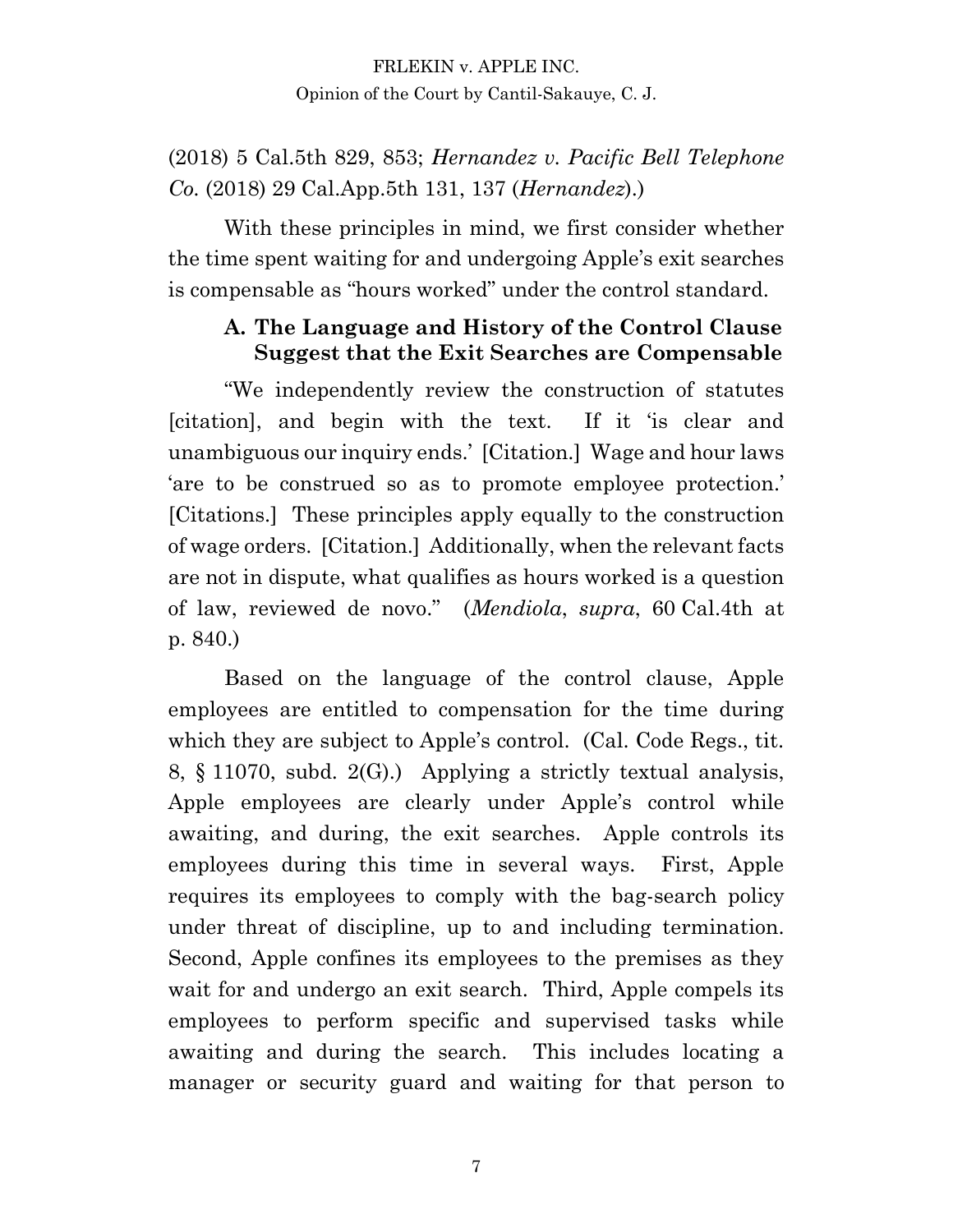become available, unzipping and opening all bags and packages, moving around items within a bag or package, removing any personal Apple technology devices for inspection, and providing a personal technology card for device verification.

*Bono Enterprises, Inc. v. Bradshaw* (1995) 32 Cal.App.4th 968, 972 (*Bono*) (disapproved on other grounds in *Tidewater Marine Western, Inc. v. Bradshaw* (1996) 14 Cal.4th 557), supports our interpretation of the control clause. In *Bono*, temporary workers at a manufacturing plant were not given security clearance and were required to "remain on the plant premises during their 30-minute lunch period unless they ma[d]e prior arrangements to reenter the plant after leaving for lunch." *(Ibid.)* The Court of Appeal, relying on the dictionary definition of "control," held that the employees who were required to remain onsite during their lunch hour were entitled to compensation for that time. (*Id.* at p. 975.)

The *Bono* court focused on the phrase "'*subject to the control* of an employer.]" concluding that "[t]his language is neither vague nor unclear.µ (*Bono*, *supra*, 32 Cal.App.4th at pp. 947-975.) Based on two dictionary definitions of the word "control," the court interpreted the clause to mean "[w]hen an employer directs, commands or restrains an employee." (*Id.* at p. 975.) It explained: "These definitions are not obscure; they are meanings commonly attributed to the words chosen by the IWC to communicate the obvious — an employer must compensate an employee for the time during which the employer controls the employee." (*Ibid.*) Thus, "[w]hen an employer directs, commands or restrains an employee from leaving the work place . . . and thus prevents the employee from using the time effectively for his or her own purposes, that employee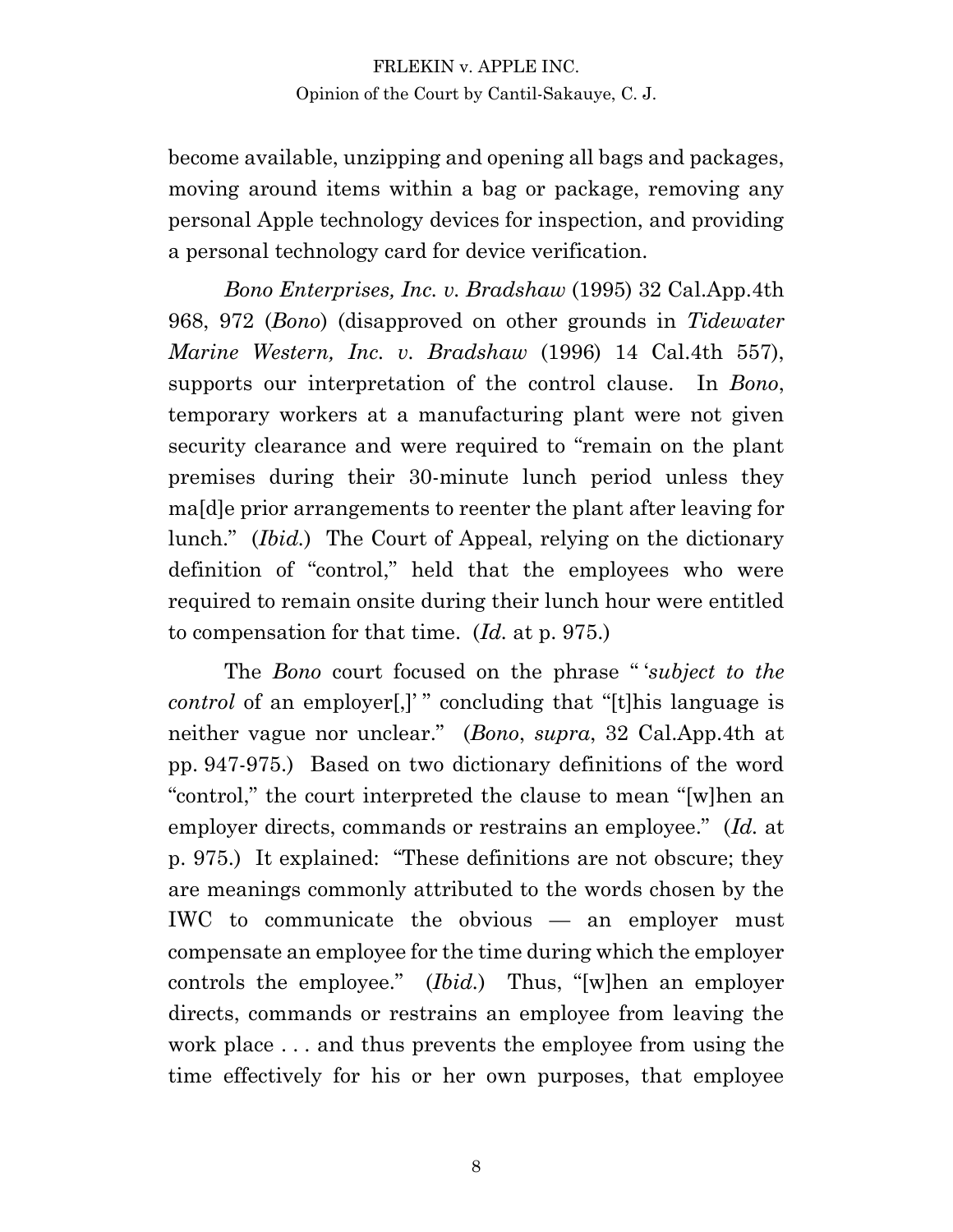remains subject to the employer's control. According to [the applicable wage order, that employee must be paid." (*Ibid.*)

Apple asserts that an employee's activity must be "required" and "unavoidable" in order to be compensable. But those words do not appear in the control clause. Redefining the control clause to cover only unavoidably required employercontrolled activities would limit the scope of compensable activities, resulting in a narrow interpretation at odds with the wage order's fundamental purpose of protecting and benefitting employees. (*Augustus*, *supra*, 2 Cal.5th at pp. 262, 269; see also *Dynamex*, *supra*, 4 Cal.5th at p. 953 [courts must construe "hours worked" definition liberally to achieve wage order's terms and serve its remedial purposes].) It would also "amount[] to improper judicial legislation" (*Morillion*, *supra*, 22 Cal.4th at p. 585), and we decline Apple's invitation to engage in such action.

Nor is Apple's interpretation consistent with the history of the "hours worked" definition in Wage Order 7. In 1943, the IWC issued a "New Series" of Wage Orders (the "NS" series), which included a two-part definition of "[h]ours employed" modeled from the 1939 federal Interpretive Bulletin. (IWC wage order No. 7NS (June 21, 1943) (Wage Order 7NS).) Under Wage Order 7NS, " '[h]ours employed' includes all time during which: [[[1] 1. A [person] is *required* to be on the employer's premises ready to work, or to be on duty, or to be at a prescribed work place. [¶] 2. A [person] is suffered or permitted to work, whether or not required to do so. Such time includes, but shall not be limited to, time when the employee is required to wait on the premises while no work is provided by the employer and time when an employee is required or instructed to travel on the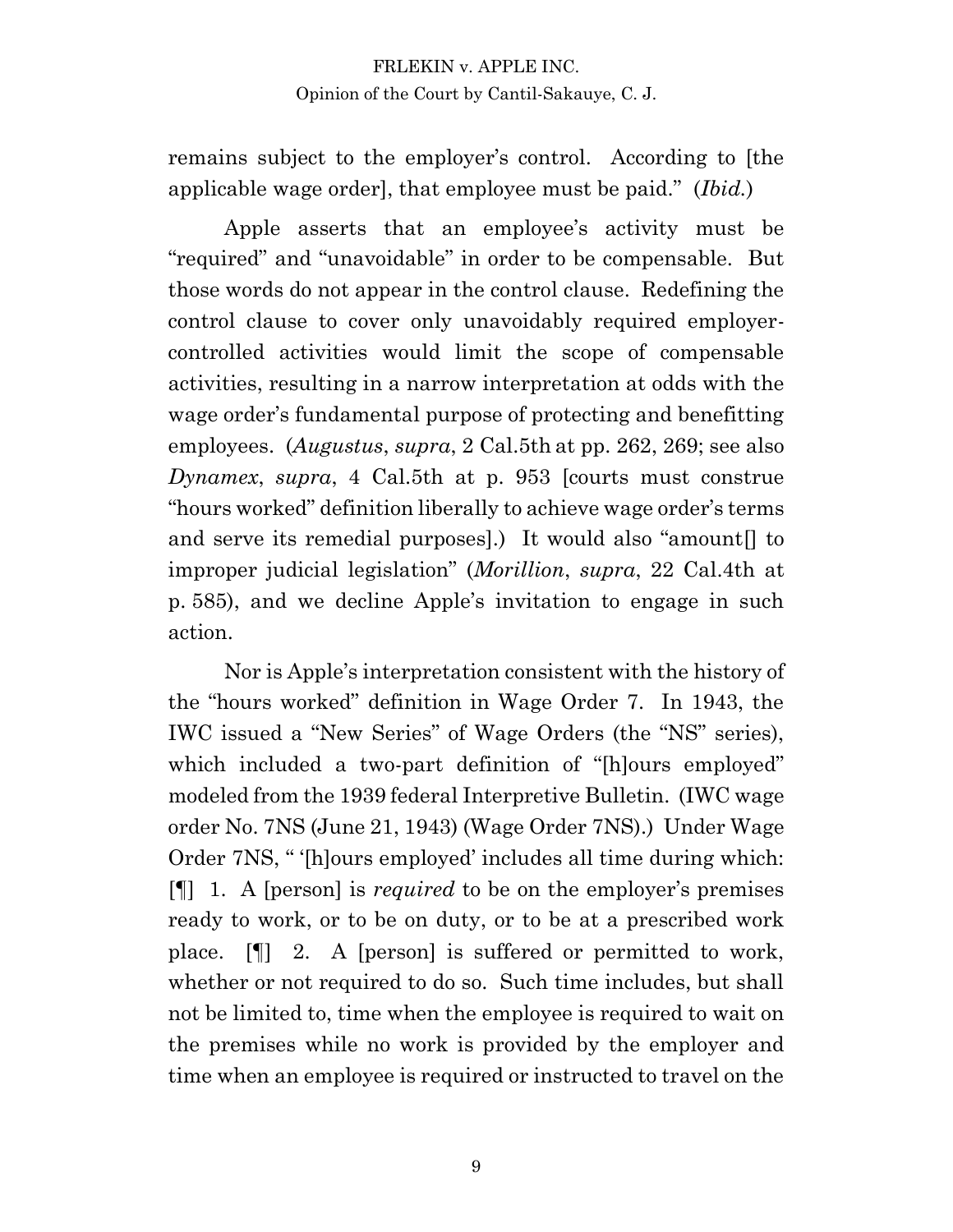employer's business after the beginning and before the end of her work day." (*Id.*, § 2(f), italics added.)

In 1947, Congress enacted the Portal-to-Portal Act, which significantly narrowed the federal definition of "hours worked." (*Martinez*, *supra*, 49 Cal.4th at p. 59.) "In response, the IWC, exercising its authority to provide employees with greater protection than federal law affords [citations], revised its wage orders from 1947 forward to define the term 'hours worked' as meaning the time during which an employee is *subject to the control of an employer*, . . . includ[ing] all the time the employee is suffered or permitted to work, whether or not required to do so.· µ (*Id.* at p. 60; see IWC wage order No. 7R (June 1, 1947).) Since 1947, the IWC has issued ten more amended wage orders for the mercantile industry, but it has never changed the definition of "hours worked."

The history of the "hours worked" definition in Wage Order 7 indicates that the IWC purposely abandoned the narrower standard of compensating only "required" activities more than 70 years ago. The changes made in 1947 suggest that the IWC intended to make compensable the time "during which" employees are "controlled]," even if such time is not required.  $(Cal. Code Regs., tit. 8, § 11070, subd. 2(G).)$  This interpretation is bolstered by the IWC's decision to strike "require" from the control clause but to retain the word "required" in the "suffered or permitted to work" clause. (*Ibid.* ["hours worked" "includes" all the time the employee is suffered or permitted to work, whether or not *required* to do so" (italics added)]; *Rashidi v. Moser* (2014) 60 Cal.4th 718, 725 [when the Legislature uses a word or phrase in one part of a statute differently from what it uses in other sections, two different meanings "must be presumed"]; *Singh v. Superior Court* (2006) 140 Cal.App.4th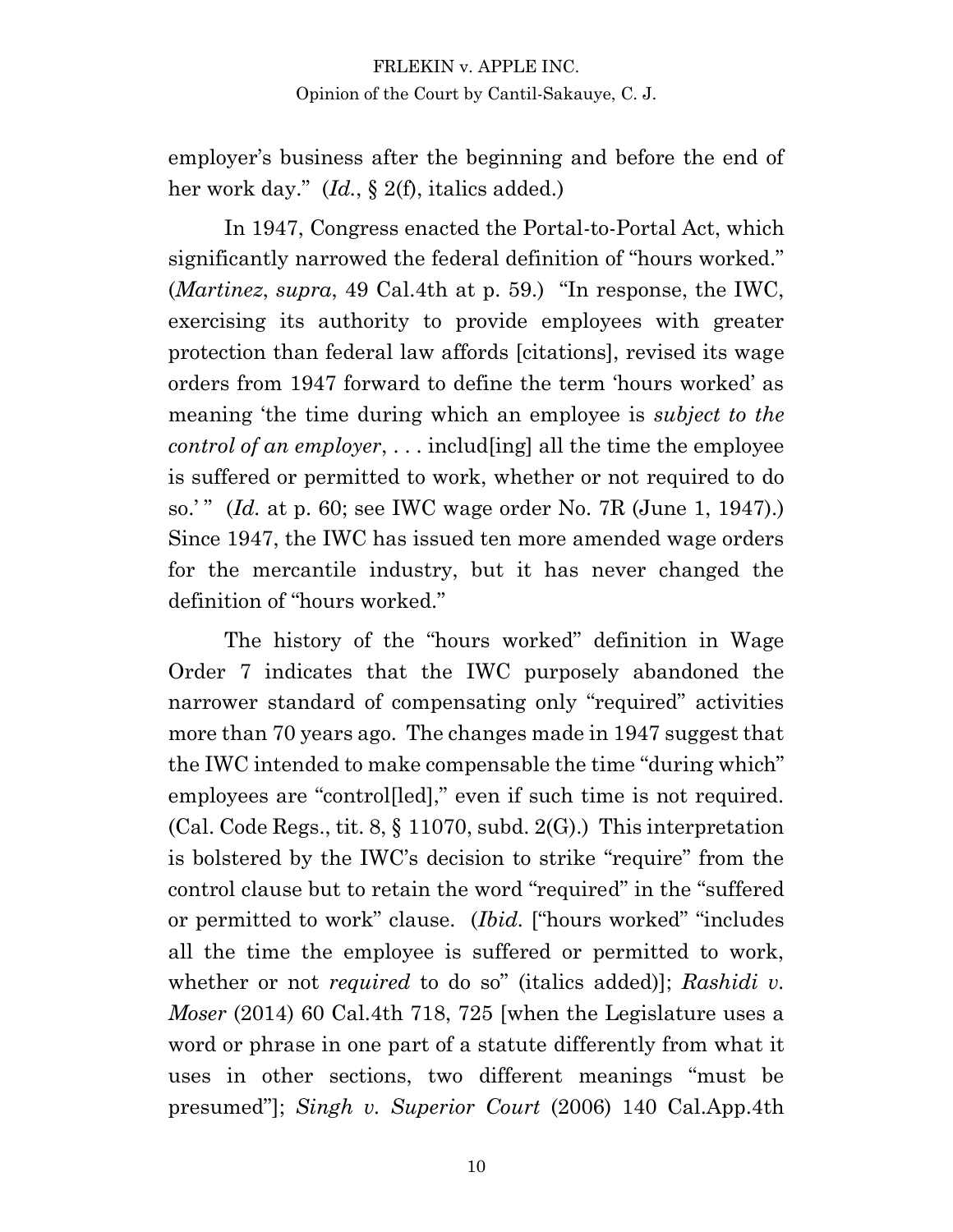387, 399 [applying this rule to IWC wage orders].) Interpreting the "hours worked" control clause as Apple suggests to cover only unavoidably required activities would not comport with the wage order's plain language or its history.

## **B.** *Morillion* **and its Progeny do not Preclude Relief**

Despite the plain language and history of the "hours worked" control clause, Apple maintains that its exit searches are not compensable under *Morillion* and its progeny because Apple employees may avoid such searches by choosing not to bring a bag, package, or personal Apple technology device to work. But it is not clear that *Morillion* supports such a conclusion.

In *Morillion*, we considered whether the time employees spent traveling to and from a worksite on employer-provided buses was compensable under the "hours worked" control clause. (*Morillion*, *supra*, 22 Cal.4th at p. 578.) There, the employer required its employees to meet each day at specified assembly areas and ride the employer-provided bus to and from agricultural fields where the employees worked. (*Id.* at p. 579.) As a rule, employees were prohibited from using their own transportation to and from the fields. (*Ibid.*) Employees who drove their personal vehicles to work were subject to disciplinary action, including the loss of a day·s wages. (*Id.* at p. 579, fn. 1.)

We held that the employees in *Morillion* were entitled to compensation for their compelled travel time under the applicable wage order because they were "subject to the control of an employer<sup>"</sup> during that time. (*Morillion*, *supra*, 22 Cal.4th at p. 578, citing Cal. Code Regs., tit. 8, § 11140, subd. 2(G).) By determining when, where, and how its employees must travel,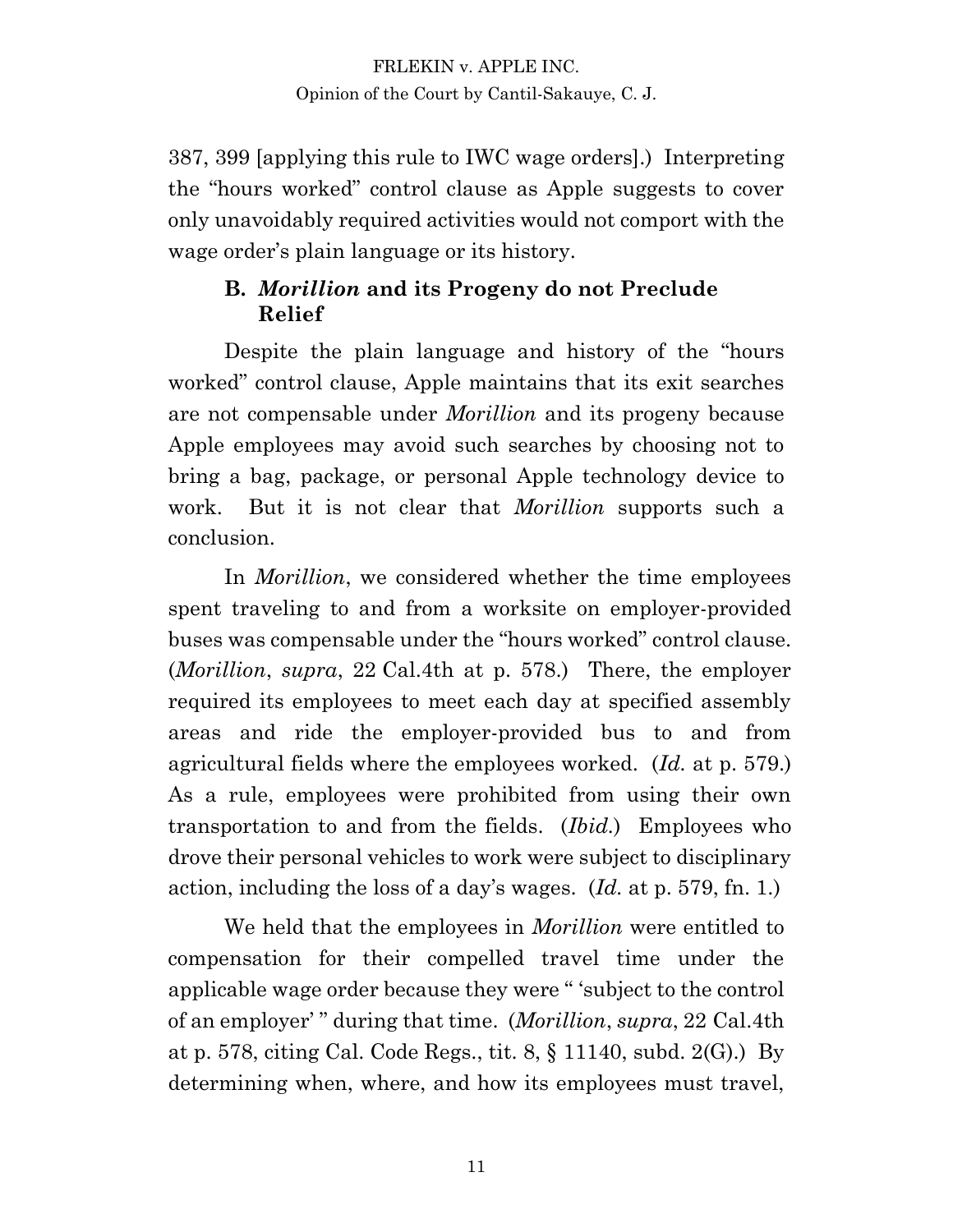we reasoned, the employer in *Morillion* exercised a significant level of control over its employees. (*Morillion*, at p. 586.) As a result of this control, the employees "were foreclosed from numerous activities in which they might otherwise engage if they were permitted to travel to the fields by their own transportation." *(Ibid.)* We rejected the employer's argument that the employees were not under its control for the duration of the bus ride because they could engage in personal activities during that time, explaining that "[a]llowing [the employees] the circumscribed activities of reading or sleeping does not affect, much less eliminate, the control [the employer] exercises by requiring them to travel on its buses and by prohibiting them from effectively using their travel time for their own purposes." (*Ibid.*) We concluded that "[t]he level of the employer's control over its employees, rather than the mere fact that the employer requires the employees' activity, is determinative." (*Id.* at p. 587.)

In reaching this conclusion, we relied on *Bono*'s interpretation of the "hours worked" control clause. (*Morillion*, *supra*, 22 Cal.4th at p. 582, citing *Bono*, *supra*, 32 Cal.App.4th at p. 975.) Citing *Bono*, we held that the employees' compulsory travel time, which included the time they spent waiting for their employer's buses to begin transporting them, was compensable. (*Morillion*, at p. 587.)We explained: "[The employer] required [its employees] to meet at the departure points at a certain time to ride its buses to work, and it prohibited them from using their own cars, subjecting them to verbal warnings and lost wages if they did so. By "direct  $\left[\frac{1}{2}\right]$ " and "command $\left[\frac{1}{2}\right]$ "  $\left[\frac{1}{5}\right]$ employees] to travel between the designated departure points and the fields on its buses, [the employer] "control[led]" 'them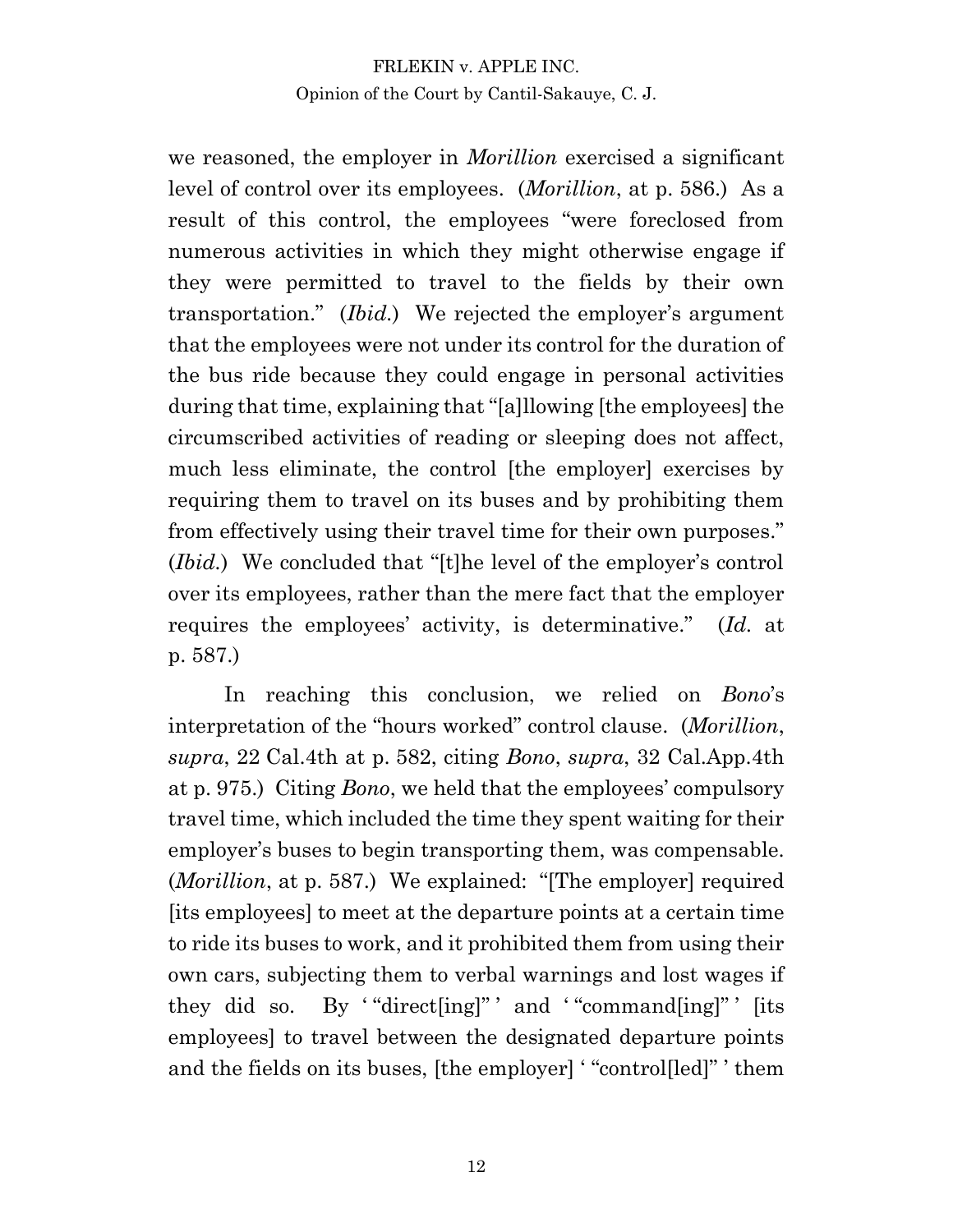within the meaning of 'hours worked' . . . . *" (Ibid., citing Bono,* at pp. 974-975.)

We emphasized in *Morillion* that our holding was limited to compulsory travel time. (*Morillion*, *supra*, 22 Cal.4th at pp. 587-588.) We clarified that the time employees spend commuting from home to the departure points and back again is not compensable. *(Ibid.)* We also noted that "[t]ime employees spend traveling on transportation that an employer provides but does not require its employees to use may not be compensable as 'hours worked.'" (*Id.* at p. 588.) Courts have applied *Morillion* in other cases involving employer-provided transportation, concluding that compulsory use of such transportation is compensable and optional use is not. (E.g., *Hernandez*, *supra*, 29 Cal.App.5th at p. 141 [time spent in company-provided vehicle between technician employee's home and customer's residence was not compensable as hours worked under control test because employee was not required to use company vehicle]; *Overton v. Walt Disney Co.* (2006) 136 Cal.App.4th 263, 271 (*Overton*) [time spent waiting for and riding employer-provided shuttle bus was not compensable as hours worked under control clause because shuttle was optional and alternative means of transportation existed].)

However, we are not aware of any California case**<sup>4</sup>** discussing the precise issue of whether time spent at the

<sup>&</sup>lt;sup>4</sup> We note that the federal high court's decision in *Integrity Staffing*, *supra*, 574 U.S. 27, does not guide our analysis. *Integrity Staffing* was based on the Portal-to-Portal Act's explicit classification of activities occurring both prior to and after the regular workday as non-compensable. (*Integrity Staffing*, at pp. 32-36.) However, we have already determined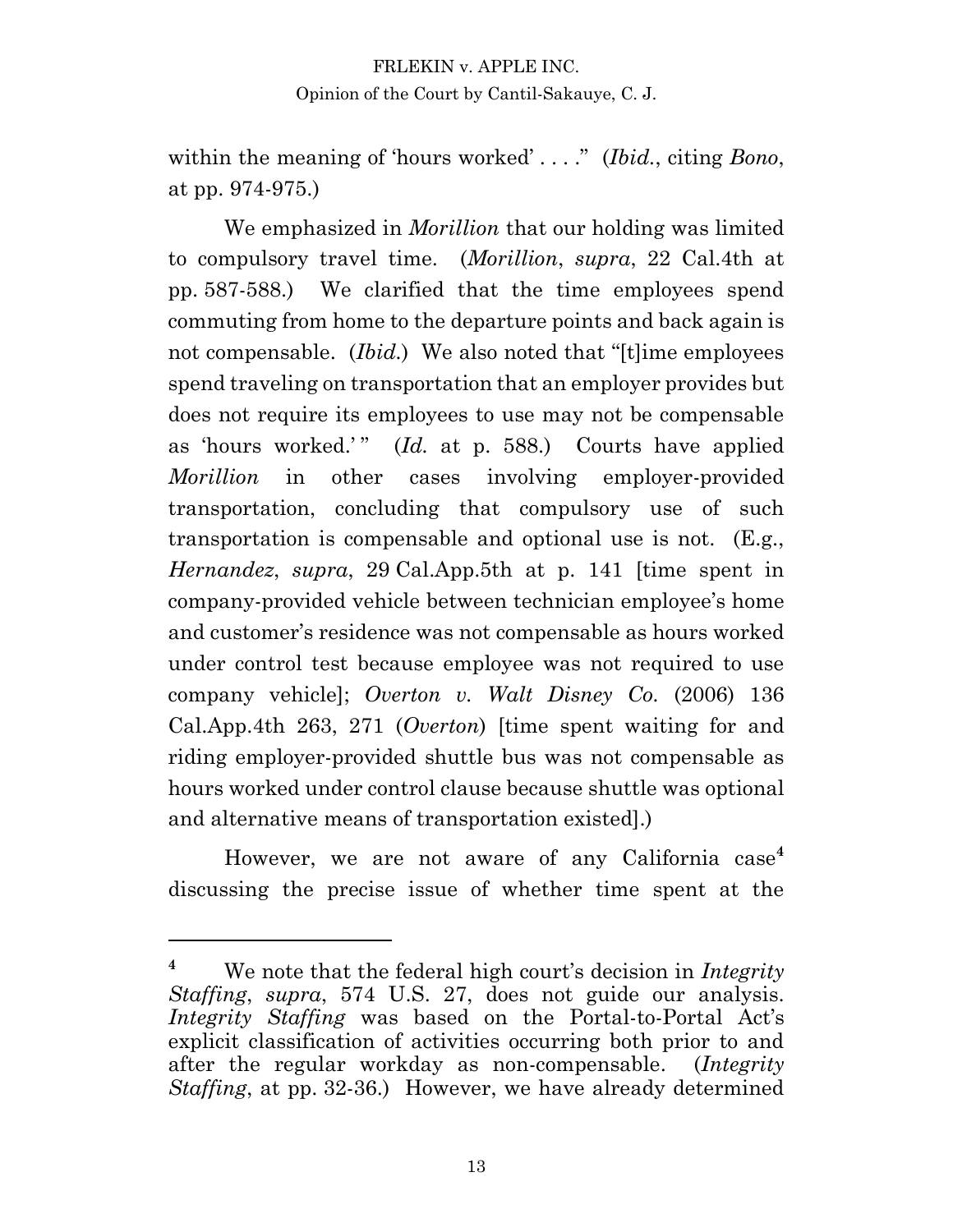worksite waiting for and undergoing exit searches is compensable as "hours worked." Apple maintains that this time is not compensable because, unlike the employees in *Morillion*, plaintiffs may theoretically avoid a search by choosing not to bring a bag or iPhone to work. We disagree.

As a preliminary matter, there are inherent differences between cases involving time spent traveling to and from work, and time spent *at* work. Commuting is an activity that employees ordinarily initiate on their own, prior to and after their regular workday, and is not generally compensable. (*Morillion*, *supra*, 22 Cal.4th at p. 587; Lab. Code, § 510, subd. (b) [time spent commuting to and from work is not considered to be part of a day's work].) Moreover, in the commute context, an employer's interest generally is limited to the employee's timely arrival. Generally speaking, it would not seem to matter to the employer how or when an employee travels, so long as the employee arrives on time. Thus, unless the employer *compels*  the employee to use a certain kind of transportation or employer-provided transportation, it would be, without more, unreasonable to require the employer to pay for travel time.

In the present case, by contrast, Apple controls its employees *at the workplace*, where the employer's interest  $$ here, deterring theft — is inherently greater. Moreover, the

that the Portal-to-Portal Act "differs substantially from the state scheme, [and] should be given no deference." (*Morillion*, *supra*, 22 Cal.4th at p. 588.) We have also recognized that "our departure from the federal authority is entirely consistent with the recognized principle that state law may provide employees greater protection than the FLSA." (*Id.* at p. 592.) Accordingly, we find *Integrity Staffing* to be neither dispositive nor persuasive. Apple does not argue otherwise.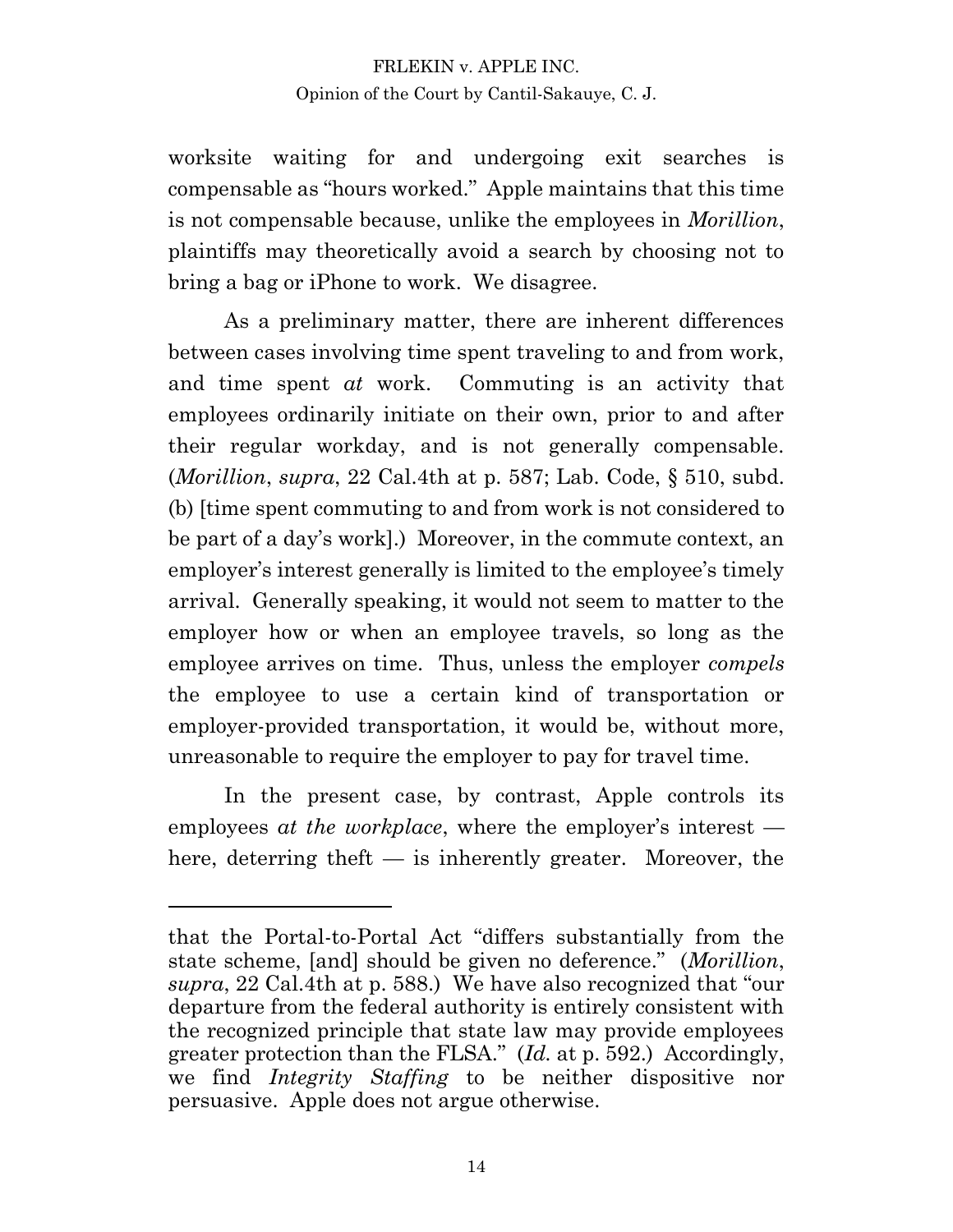level of Apple's control over its employees — the "determinative" factor in analyzing whether time is compensable under the control standard (*Morillion*, *supra*, 22 Cal.4th at p. 587) — is higher during an onsite search of an employee's bags, packages, and personal Apple devices. Apple employees who bring an item subject to search under the bag-search policy are: confined to the premises until they submit to the search procedure; required to locate a manager or security guard and wait for that individual to become available; and compelled to take specific actions and movements during the search, including opening their bags, unzipping internal compartments, removing their personal Apple technology devices and technology cards, and proving ownership of such items. Because Apple's business interests and level of control are greater in the context of an onsite search, the mandatory/voluntary distinction applied in *Morillion* is not dispositive in this context.

The nature of the controlled activity here is distinct from *Morillion* and its progeny in another respect: those cases involve optional services that primarily benefit the *employee*. In *Morillion*, we characterized optional employer-provided transportation as an employee benefit that should be encouraged as a policy matter. (*Morillion*, *supra*, 22 Cal.4th at p. 594.) We expressed optimism that our decision would not dissuade employers "from providing free transportation as a *service* to their employees." (*Ibid.*, italics added.) Reflecting this distinction, the Ninth Circuit recently described *Morillion* as holding that compensation was not required "[i]f employers offered a *benefit or service* that employees could choose, but were not required *to take advantage of.*" (*Rodriguez v. Taco Bell Corp.* (9th Cir. 2018) 896 F.3d 952, 957, italics added; see also *Watterson v. Garfield Beach CVS LLC* (C.D.Cal. 2015) 120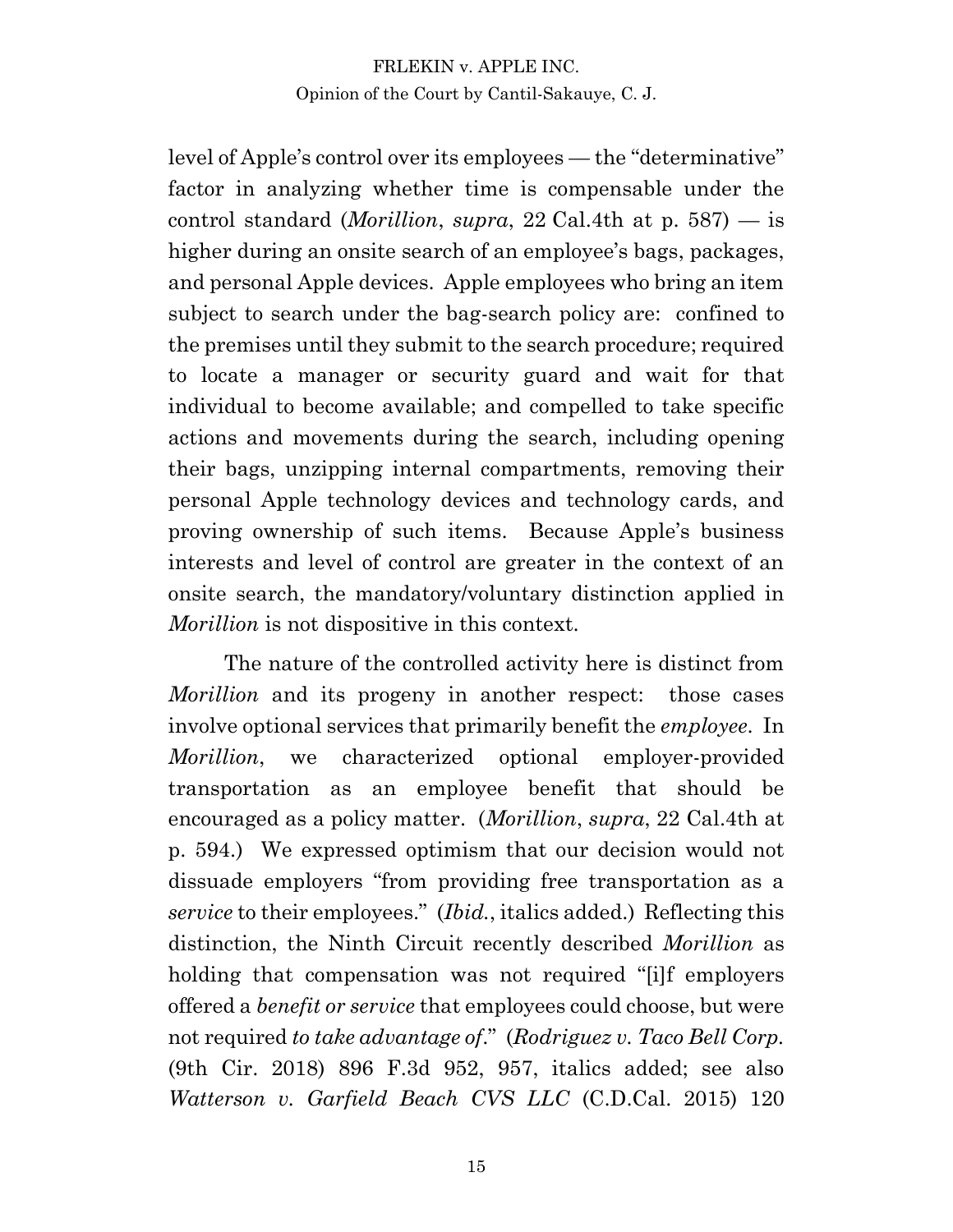F.Supp.3d 1003, 1007 [holding that under California law "restrictions imposed on the use of *optional benefits* provided by an employer to employees do not subject those employees to the control of the employer such that the Wage Order's requirements are applicable" (italics added).) Similarly, in *Overton*, Walt Disney Company offered free shuttle busses as an optional benefit to employees assigned to the parking lot farthest from the employee Disneyland entrances. (*Overton*, *supra*, 136 Cal.App.4th at p. 266.) The Court of Appeal concluded that the employees' use of this optional benefit was not compensable as " "hours worked."  $"$  (*Id.* at p. 271.)

In other cases involving the "hours worked" control clause, we have found whether an employee's activity primarily benefits the employer to be a relevant consideration. (E.g., *Mendiola*, *supra*, 60 Cal.4th at pp. 841-842 [in deciding whether on-call waiting time constitutes "hours worked" under the control clause, courts have considered whether such time is spent primarily for the benefit of the employer and its business].) In *Madera Police Officers Assn. v. City of Madera* (1984) 36 Cal.3d 403, 409, we adopted a two-step analysis in determining whether limitations placed on police department employees' mealtime periods converted that time into hours worked. We examined first, "whether the restrictions on off-duty time are primarily directed toward the fulfillment of the employer's requirements and policies," and second, "whether the employees' off-duty time is so substantially restricted that they are unable to engage in private pursuits." *(Ibid.)* We concluded that the meal break restrictions, which required employees to return to duty if necessary, banned the conducting of personal business while in uniform, and prevented employees from scheduling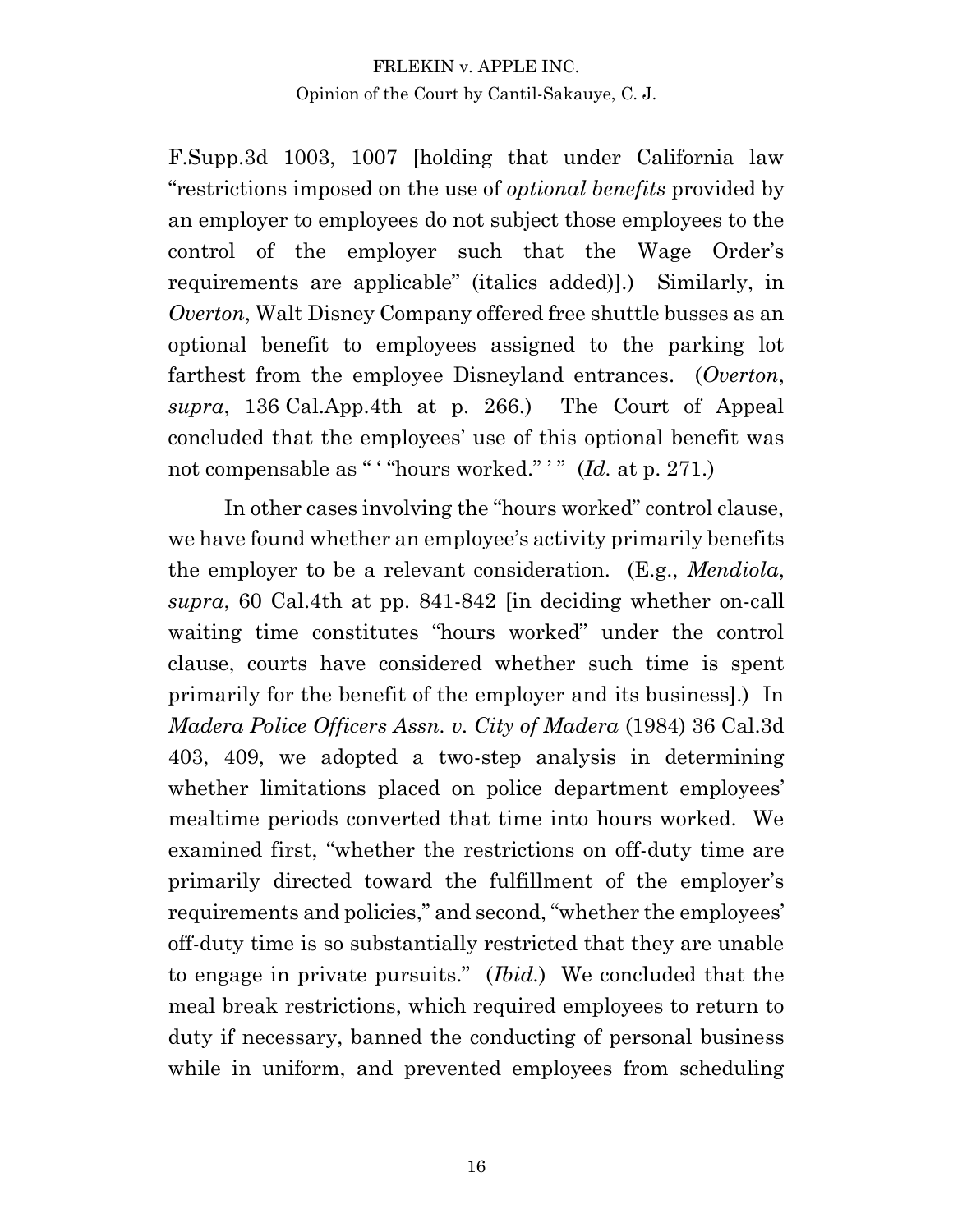personal appointments, were imposed primarily for the benefit of the employer. (*Id.* at p. 410.)

Here, like *Madera* and *Mendiola*, and unlike *Morillion* and *Overton*, the employer-controlled activity primarily serves the employer's interests. The exit searches are imposed mainly for Apple's benefit by serving to detect and deter theft. In fact, they are an integral part of Apple·s internal theft policy and action plan. The exit searches burden Apple·s employees by preventing them from leaving the premises with their personal belongings until they undergo an exit search — a process that can take five to 20 minutes to complete — and by compelling them to take specific movements and actions during the search.

Apple acknowledges that the exit searches promote its interest in loss prevention, but nevertheless urges this court to view the searches as part of a broader policy that benefits its employees. Apple argues, in this regard, that it could have *totally prohibited* its employees from bringing *any* bags or personal Apple devices into its stores altogether, and thus employees who bring such items to work may reasonably be characterized as having chosen to exercise an optional benefit. However, Apple has not imposed such draconian restrictions on its employees' ability to bring commonplace personal belongings to work. Under the circumstances of this case and the realities of ordinary, 21st century life, we find farfetched and untenable Apple's claim that its bag-search policy can be justified as providing a benefit to its employees.**<sup>5</sup>**

<sup>&</sup>lt;sup>5</sup> However, it is uncontroverted that Apple may impose reasonable restrictions on the size, shape, or number of bags that its employees may bring to work, and that it may require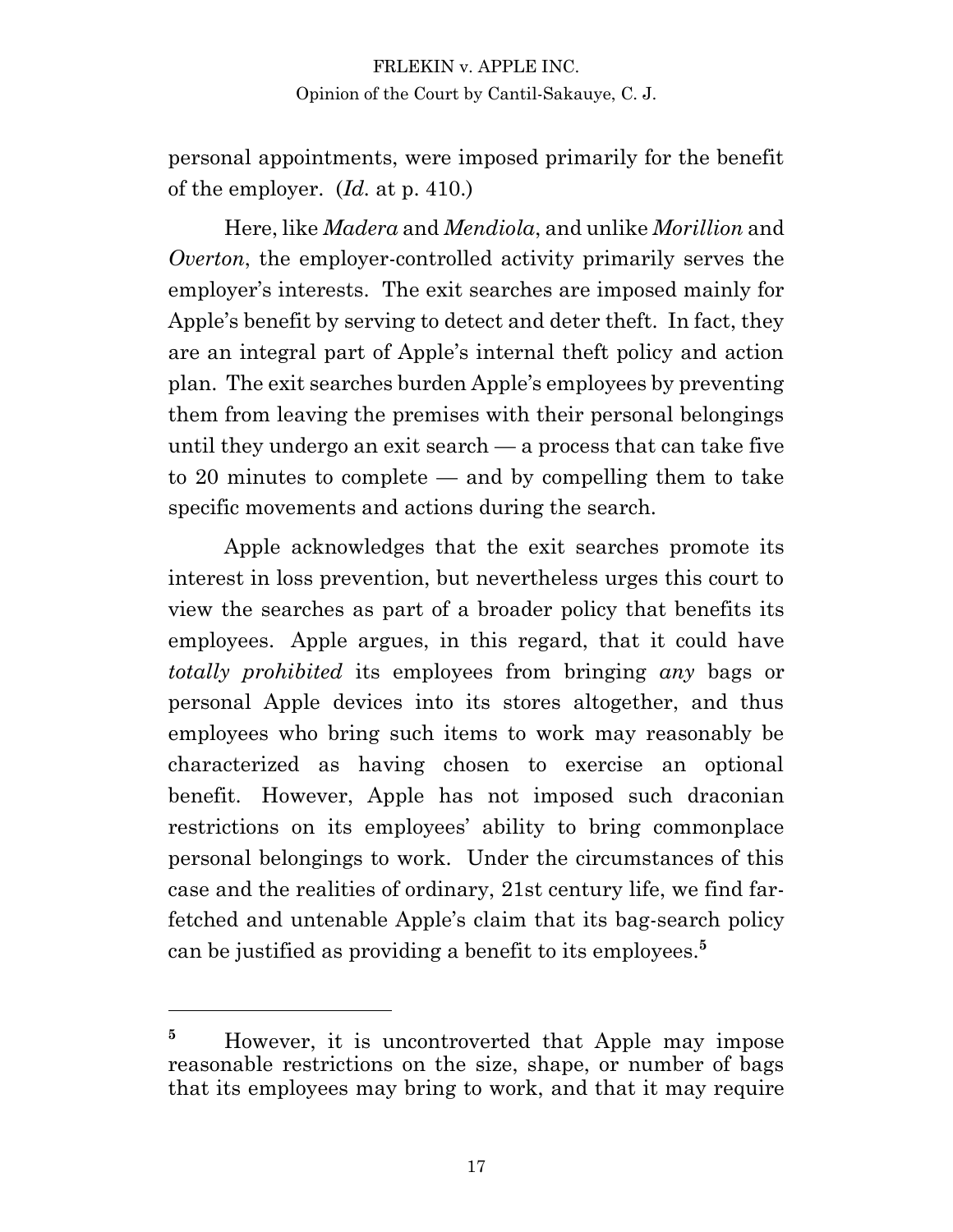Moreover, as in *Morillion* and unlike *Overton* or *Hernandez*, Apple's exit searches are enforceable by disciplinary action. In *Morillion*, the employer's work rules specified that its employees would be subject to verbal warnings and lost wages if they drove a personal vehicle to work. (*Morillion*, *supra*, 22 Cal.4th at pp. 579, fn. 1, and 587.) In the present case, Apple's written policy explicitly provides that failure to comply with its bag-search policy may lead to disciplinary action, up to and including termination. Employees who do not comply with the policy may also be compelled to attend a "Warning Meeting," cited for "Behavior to be Corrected," and assigned to a "Coaching" Tracker." This factor also strongly suggests that plaintiffs are under Apple·s control while waiting for, and undergoing, the exit searches.

Furthermore, case law suggests that the employee's ability to avoid an employer-controlled activity is not dispositive outside of the commuting context. As discussed above, the *Bono* court concluded that temporary workers who were required to remain on the premises during their lunch break were entitled to compensation because they were subject to the employer's control. (*Bono*, *supra*, 32 Cal.App.4th at p. 975.) This was so even though the requirement was avoidable. There, the employer allowed workers to leave the worksite if they "ma[d]e prior arrangements to reenter the plant after leaving for lunch." (*Id.* at p. 972.) Notwithstanding this exception, the Court of Appeal concluded that the employees who had not made

employees to store their personal belongings in offsite locations, such as lockers or break rooms. We also take no issue with Apple's policy prohibiting employees from shipping personal packages to its stores.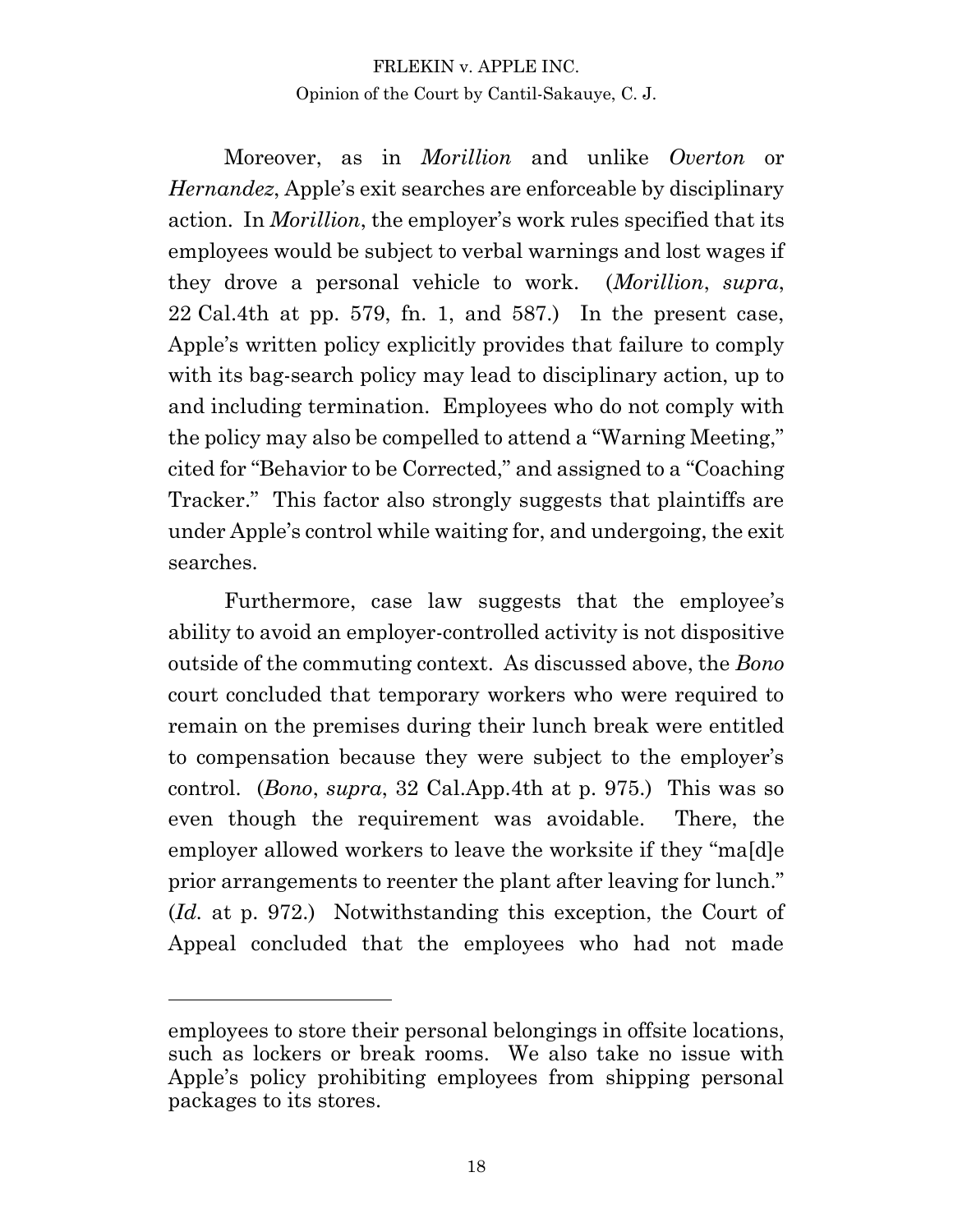advance arrangements to leave and reenter the plant were subject to the control of their employer. (*Id.* at p. 975.) The court clarified that "those employees [who had made prior arrangements to leave for lunch and reentered the plant] were not restricted to the work site for meal periods and, therefore, did not remain subject to the employer's control." (*Id.* at p. 978, fn. 4.)

Here, as in *Bono*, Apple employees may be able to avoid the employer-controlled activity if they make prior arrangements (i.e., by not bringing a bag, package, or iPhone to work). But, similar to the workers in *Bono*, the potential antecedent "choice" by some employees not to bring any searchable items to work does not invalidate the compensation claims of the bag-toting or Apple-device-carrying employees who are required to remain on the employer's premises while awaiting an exit search of those items.

Finally, notwithstanding the IWC's removal of the word "required" from Wage Order 7's "hours worked" control clause, courts have considered whether an activity is required in determining whether it is compensable. (*Morillion*, *supra*, 22 Cal.4th at p. 587.) But this includes both an activity that is, strictly speaking, required, and also an activity that is required as a practical matter. As the Ninth Circuit here observed, "[w]hether an activity is 'required' is a flexible concept." (*Frlekin*, *supra*, 870 F.3d at p. 873.) The federal court pointed to other decisions recognizing that "only 'genuine' choices — and not 'illusory' choices — avoid compensation liability under California's Wage Orders." *(Ibid., citing Alcantar v. Hobart Service* (9th Cir. 2015) 800 F.3d 1047, 1055, and *Greer v. Dick's Sporting Goods, Inc.* (E.D.Cal., Apr. 13, 2017, No. 2:15-cv-01063- KJM-CKD) 2017 U.S.Dist. LEXIS 57165.) The Ninth Circuit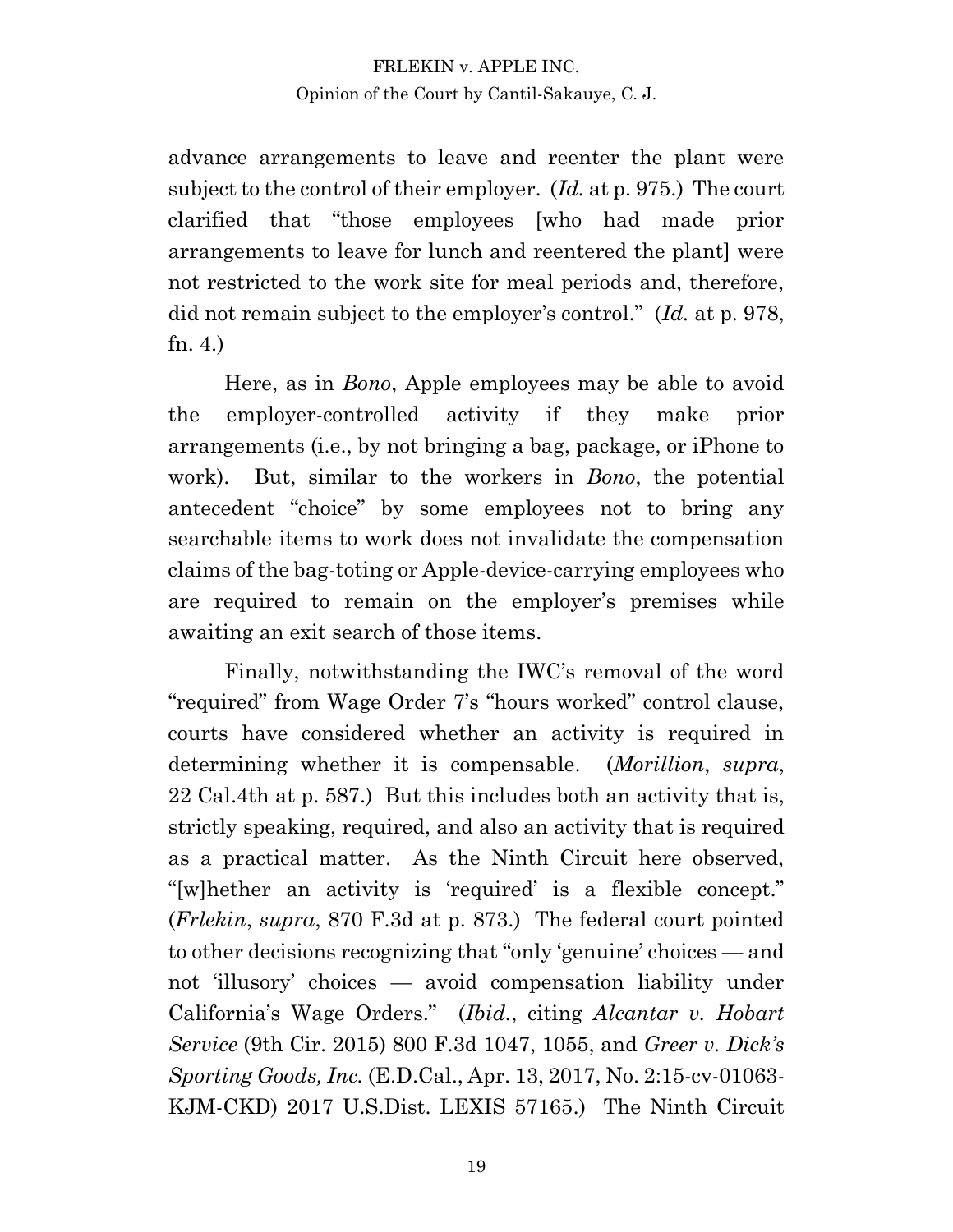explained that some "actions ... are, practically speaking, required, even though they are nominally voluntary. For example, a search policy in a cold climate that applied to all jackets would be effectively unavoidable, even if a person theoretically could commute to work without a jacket." (*Frlekin*, at p. 873.) Notwithstanding that this case concerns only Apple employees who voluntarily bring a bag, package, or iPhone to work "purely for personal convenience," the federal court recognized that "as a practical matter, many persons routinely carry bags, purses, and satchels to work, for all sorts of reasons. Although not 'required' in a strict, formal sense, many employees may feel that they have little true choice when it comes to the search policy, especially given that the policy applies day in and day out." (*Ibid.*)

We agree with the Ninth Circuit. Based on our review of the record, it is obvious that Apple·s exit searches are, as a practical matter, required. Pursuant to its bag-search policy, Apple requires all of its retail store employees to undergo exit searches of their bags, purses, backpacks, briefcases, packages and personal Apple technology devices every day, and any time they wish to leave the store. Compliance with the search policy is mandatory; employees who bring a bag or other carrier to work — or even carry an iPhone in a jacket pocket — must undergo a search before leaving the premises or else be subject to disciplinary action, including termination. Apple employees may bring a bag to hold any number of ordinary, everyday items, such as a wallet, keys, cell phone, water bottle, food, or eyeglasses. It is to be expected that many Apple employees feel they have little genuine choice as a practical matter concerning whether to bring a bag or other receptacle containing such items to work. Moreover, given that Apple requires its employees to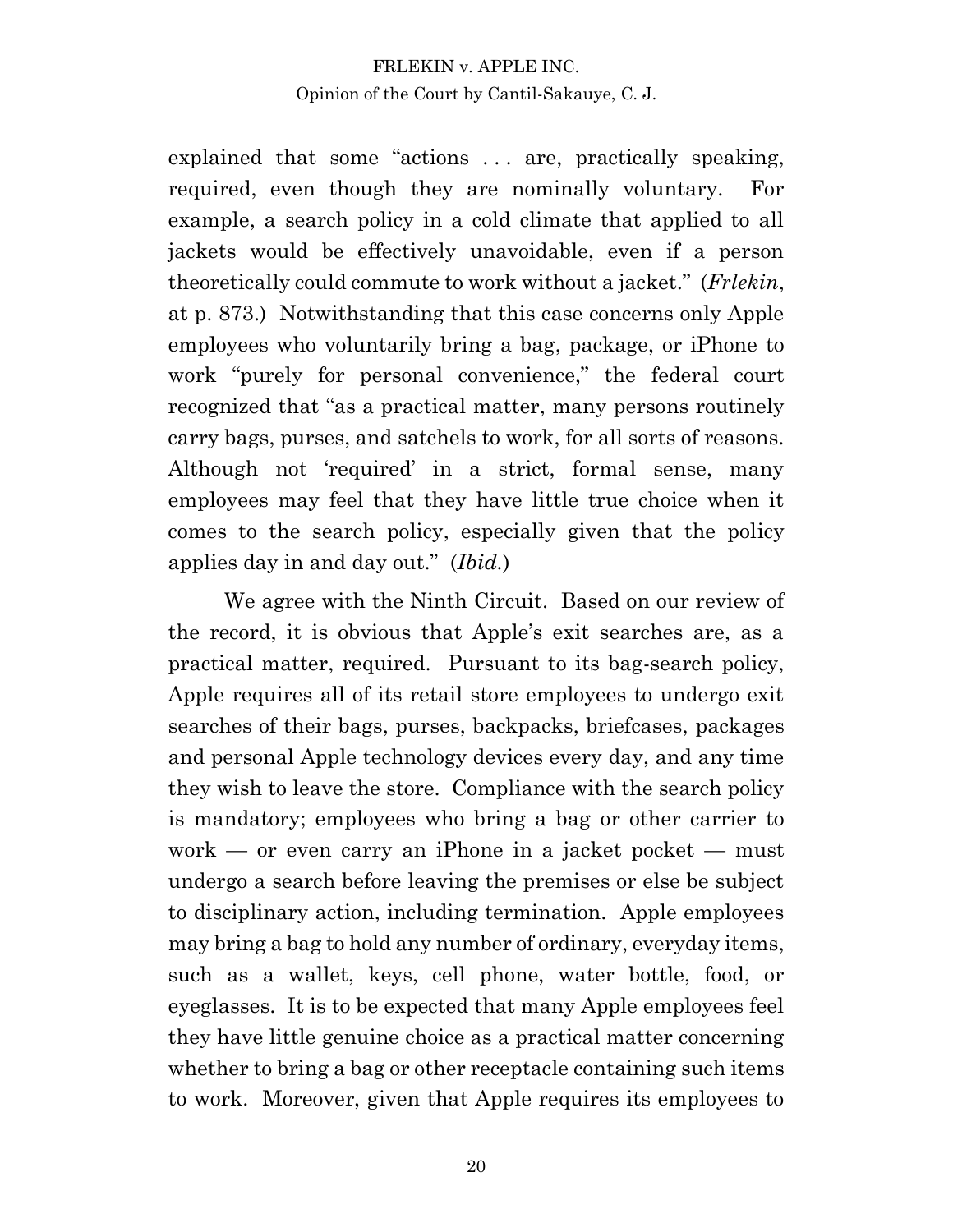wear Apple-branded apparel while working but directs them to remove or cover up such attire while outside the Apple store, it is reasonable to assume that some employees will carry their work uniform or a change of clothes in a bag in order to comply with Apple's compulsory dress code policy. Apple's proposed rule conditioning compensability on whether an employee can *theoretically* avoid bringing a bag, purse, or iPhone to work does not offer a workable standard, and certainly not an employeeprotective one. (See *Dynamex*, *supra*, 4 Cal.5th at p. 952 [the wage orders are intended to accord workers "a modicum of  $dignity$  and self-respect".)

Apple's personal convenience argument rings especially hollow with regard to personal Apple technology devices, such as an iPhone. As the United States Supreme Court observed in *Riley v. California* (2014) 573 U.S. 373, "modern cell phones . . . are now such a pervasive and insistent part of daily life that the proverbial visitor from Mars might conclude they were an important feature of human anatomy." (*Id.* at p. 385.) More recently, the high court remarked that "individuals . . . compulsively carry cell phones with them all the time." (*Carpenter v. United States* (2018) 585 U.S. \_\_\_, \_\_\_ [138 S.Ct.  $2206, 2218$ .) Apple has publicly agreed with the high court's description of cell phones, joining an amici curiae brief filed in *Carpenter* that characterized smartphones as "practical necessities of modern life," "fundamental tools for participating in many forms of modern-day activity," and "*not just another technological convenience*." Consistent with this view, Apple's CEO Tim Cook recently referred to the iPhone as having "become so integrated and integral to our lives, you wouldn't think about leaving home without it.µ (*Jim Cramer interviews Tim Cook: the complete transcript* (interview with Tim Cook,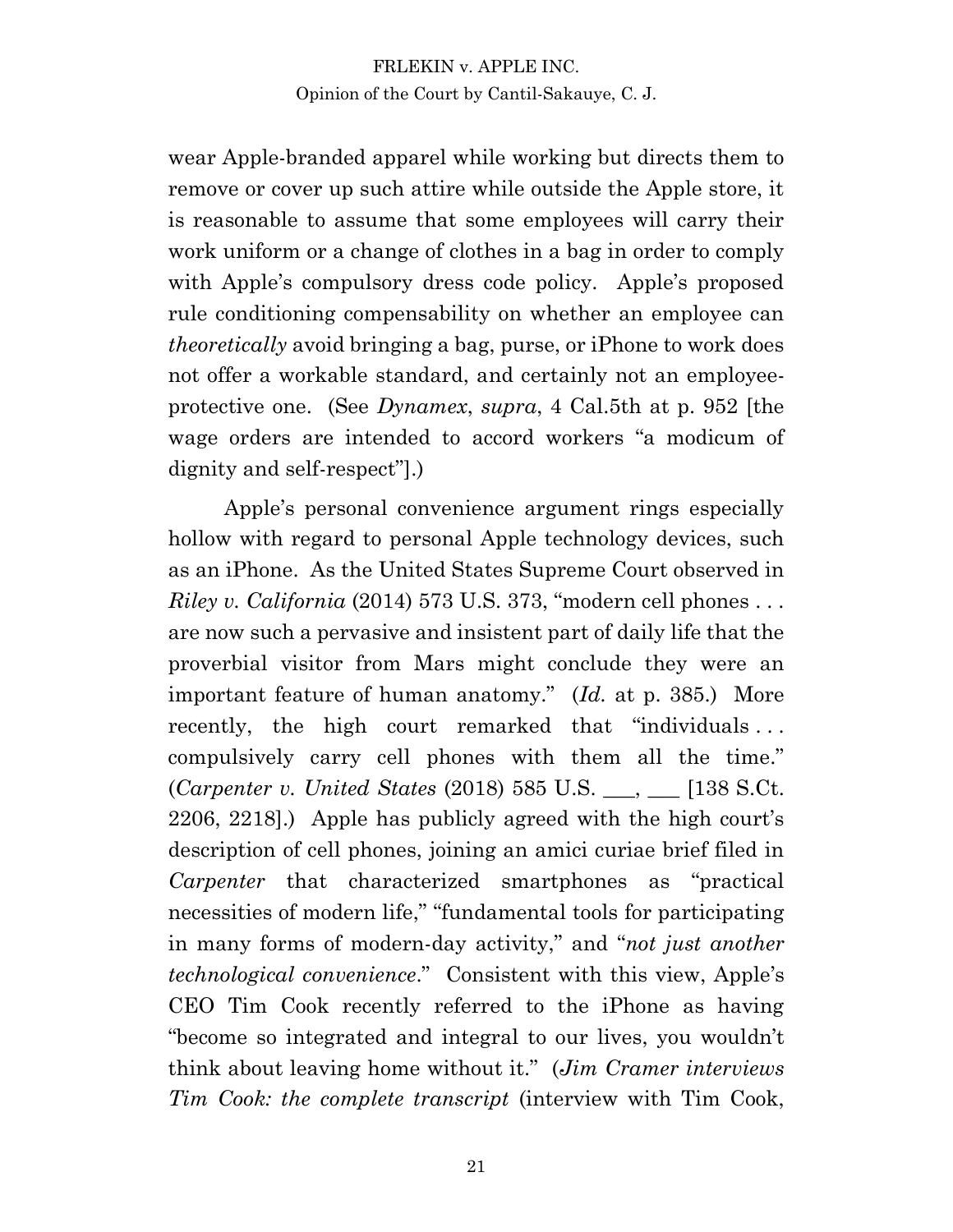Apple CEO) CNBC (May 3, 2017) <https://www.cnbc.com/ 2017/05/03/tim-cook-on-jim-cramer-complete-transcript.html> [as of Feb. 4, 2020].)**<sup>6</sup>**

The irony and inconsistency of Apple's argument must be noted. Its characterization of the iPhone as unnecessary for its own employees is directly at odds with its description of the iPhone as an "integrated and integral" part of the lives of everyone else. As amicus curiae California Correctional Peace Officers' Association aptly observes, "Apple's position everywhere *except in defending against this lawsuit* is that use of Apple·s products for personal convenience is an important and essential part of participating fully in modern life." (Italics added.) Given the importance of smartphones in modern society, plaintiffs have little true choice in deciding whether to bring their own smartphones to work (and we may safely assume that many Apple employees own Apple products, such as an iPhone).**<sup>7</sup>**

**<sup>6</sup>** All Internet citations in this opinion are archived by year, docket number and case name at <http://www.courts.ca.gov/ 38324.htm>.

<sup>&</sup>lt;sup>7</sup> Apple argues that plaintiffs are estopped from asserting that the exit searches are de facto required because they agreed to certify a class based on the theory that Apple employees bring a bag or iPhone to work "purely for personal convenience." But the district court's class certification order specified that plaintiffs would not assert that class members were required to bring bags or personal Apple technology devices to work "*due to any* ¶*special needs*.· µ (Italics added.) It did not preclude plaintiffs from asserting that, as a practical matter, they have little genuine choice regarding whether to bring such items to work.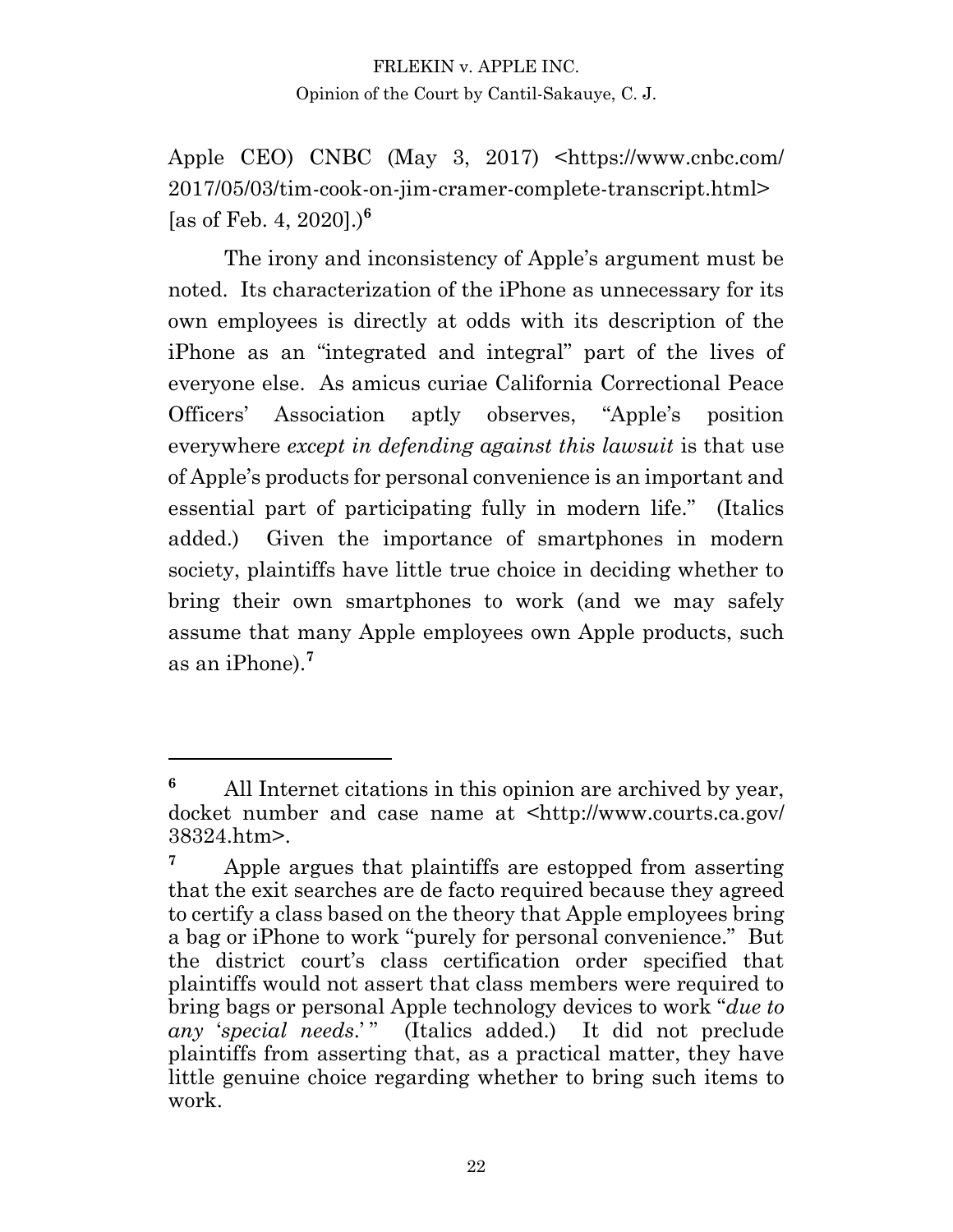#### **C. Application of Control Clause to Exit Searches**

In sum, we reaffirm our holding in *Morillion* that "[t]he level of the employer's control over its employees, rather than the mere fact that the employer requires the employees' activity, is determinative" concerning whether an activity is compensable under the "hours worked" control clause. (*Morillion*, *supra*, 22 Cal.4th at p. 587.) We also emphasize that whether an activity is required remains probative in determining whether an employee is subject to the employer's control. But, at least with regard to cases involving *onsite* employer-controlled activities, the mandatory nature of an activity is not the only factor to consider. We conclude that courts may and should consider additional relevant factors — including, but not limited to, the location of the activity, the degree of the employer's control, whether the activity primarily benefits the employee or employer, and whether the activity is enforced through disciplinary measures — when evaluating such employercontrolled conduct.

Applying these factors here, it is clear that plaintiffs are subject to Apple's control while awaiting, and during, Apple's exit searches. Apple's exit searches are required as a practical matter, occur at the workplace, involve a significant degree of control, are imposed primarily for Apple's benefit, and are enforced through threat of discipline. Thus, according to the "hours worked" control clause, plaintiffs "must be paid." *(Bono*, *supra*, 32 Cal.App.4th at p. 975.) We reiterate that Apple may tailor its bag-search policy as narrowly or broadly as it desires and may minimize the time required for exit searches by hiring sufficient security personnel or employing adequate security technology. But it must compensate those employees to whom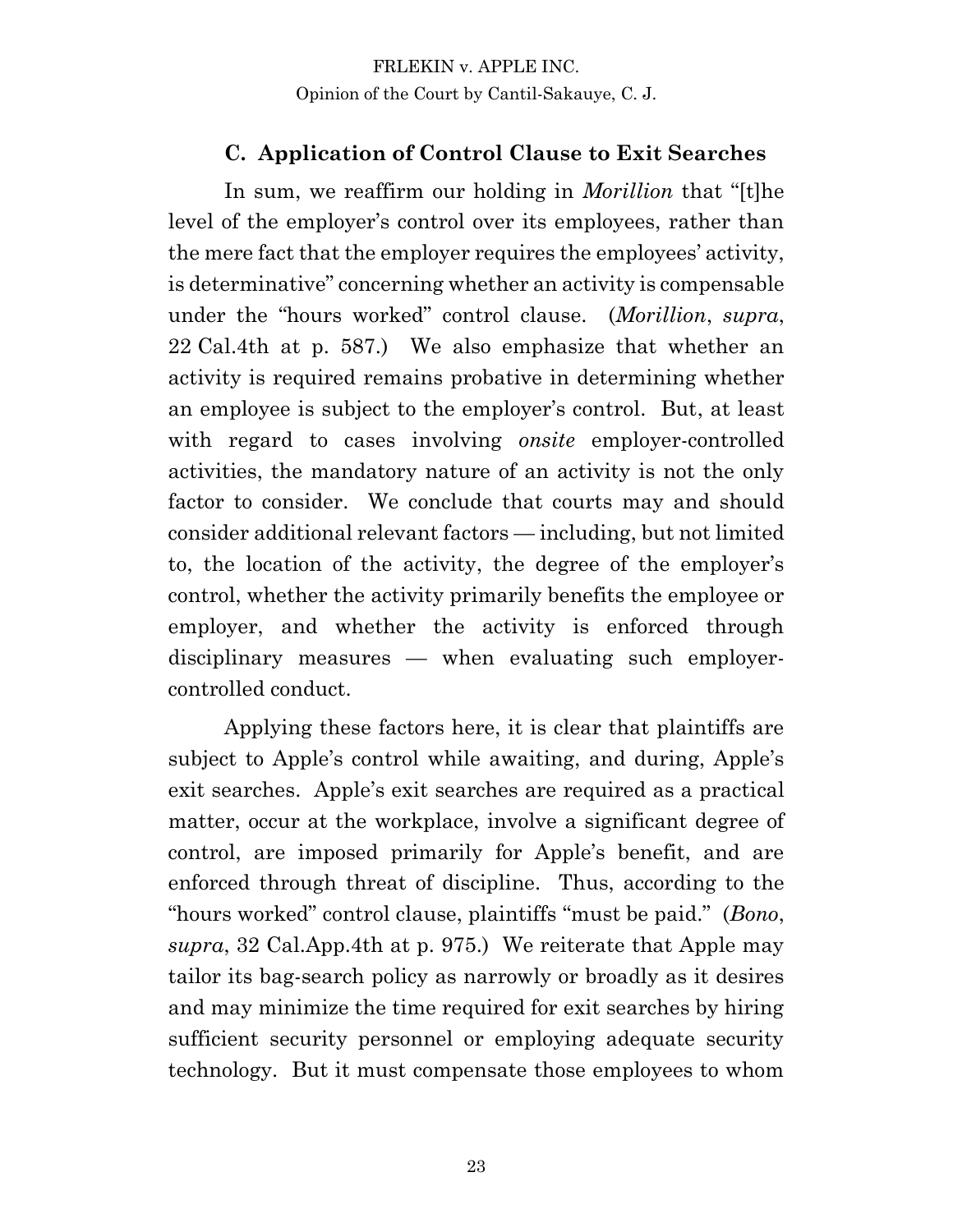the policy applies for the time spent waiting for and undergoing these searches.

### **D. We Decline to Consider Whether the Searches Are Compensable Under the Suffered or Permitted to Work Clause**

Plaintiffs contend the time spent waiting for and undergoing Apple's exit searches is also compensable under the "suffered or permitted to work" clause. Because we have concluded that plaintiffs are entitled to compensation under the control clause, we express no view concerning plaintiffs' alternative argument that the searches are compensable under the "suffered or permitted to work" clause.

## **E. Our Ruling Applies Retroactively**

Apple asserts that if we conclude the time waiting for and undergoing exit searches is compensable as "hours worked," our holding should be given prospective application only. We are not persuaded.

" The general rule that judicial decisions are given retroactive effect is basic in our legal tradition.<sup>'</sup>" (*Mendiola*, *supra*, 60 Cal.4th at p. 848, fn. 18.) However, "fairness and public policy sometimes weigh against the general rule that judicial decisions apply retroactively." *(Alvarado v. Dart Container Corp. of California* (2018) 4 Cal.5th 542, 573 (*Alvarado*).) For example, prospective application might be warranted when a judicial decision changes an established rule on which the parties below have relied. (*Ibid.*)

Apple contends that it reasonably relied on *Morillion*·s holding that purely voluntary activities do not constitute employer control. But that is neither an accurate description of our holding in *Morillion*, nor a fair characterization of the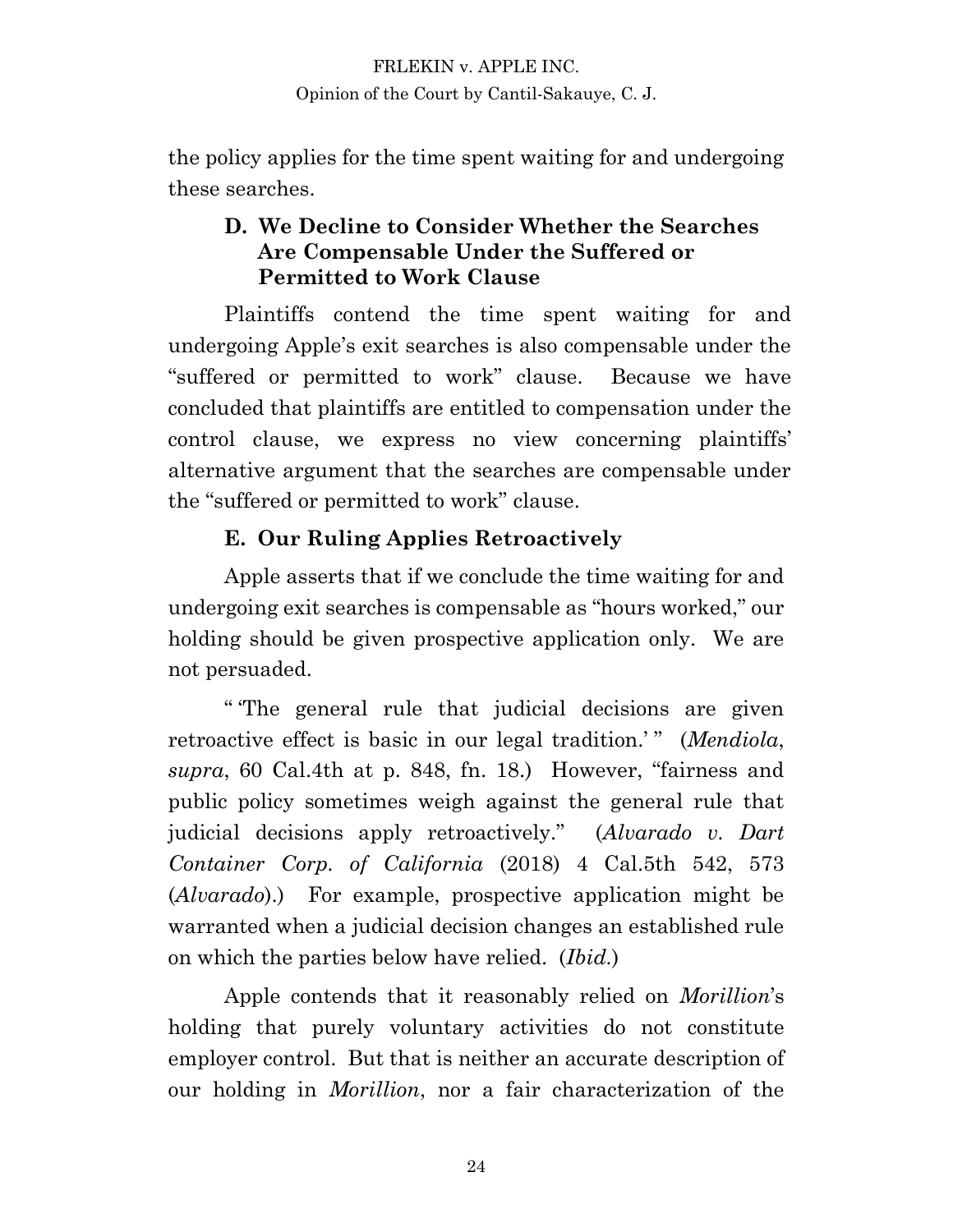nature of the exit searches at issue in this case. *Morillion*  addressed compulsory employer-provided transportation to and from work. (*Morillion*, *supra*, 22 Cal.4th at p. 578.) It did not, as Apple contends, hold that *any* employer-controlled activity must be unavoidably required in order to be compensable as "hours worked." "In short, [Apple] cannot claim reasonable reliance on settled law." (*Alvarado*, *supra*, 4 Cal.5th at p. 573.) Moreover, we have declined to restrict our decisions to prospective application when doing so "would, in effect, negate the civil penalties, if any, that the Legislature has determined to be appropriate in this context, giving employers a free pass as regards their past conduct" and hence "would exceed our appropriate judicial role." *(Ibid.)* Accordingly, we see no reason to depart from the general rule that judicial decisions apply retroactively.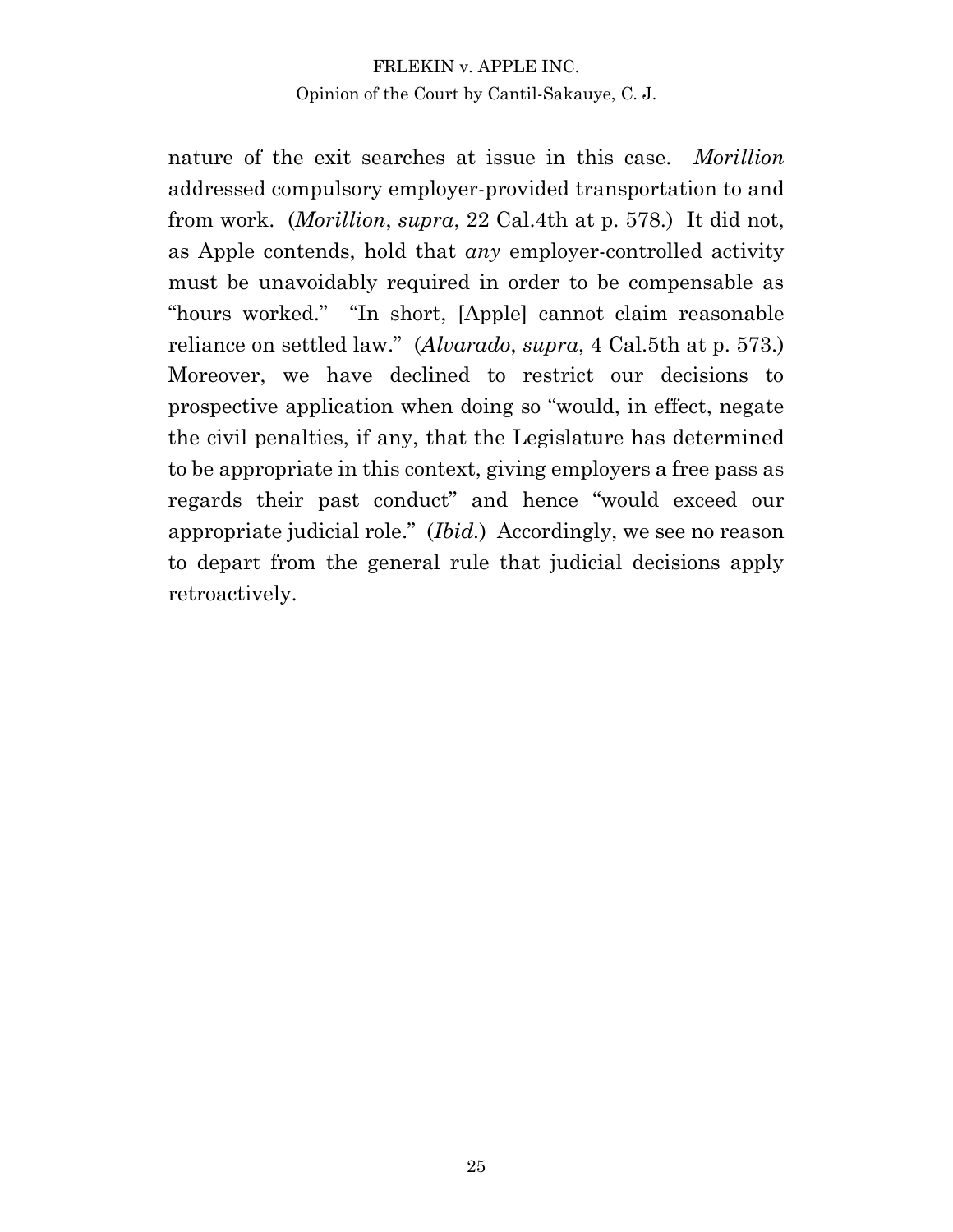#### **III. DISPOSITION**

We conclude that plaintiffs' time spent on Apple's premises waiting for, and undergoing, mandatory exit searches of bags, packages, or personal Apple technology devices, such as iPhones, voluntarily brought to work purely for personal convenience is compensable as "hours worked" within the meaning of Wage Order 7.

#### **CANTIL-SAKAUYE, C. J.**

**We Concur: CORRIGAN, J. LIU, J. CUÉLLAR, J. KRUGER, J. GROBAN, J. EDMON, J.**\*

**<sup>\*</sup>** Presiding Justice of the Court of Appeal, Second Appellate District, Division Three, assigned by the Chief Justice pursuant to article VI, section 6 of the California Constitution.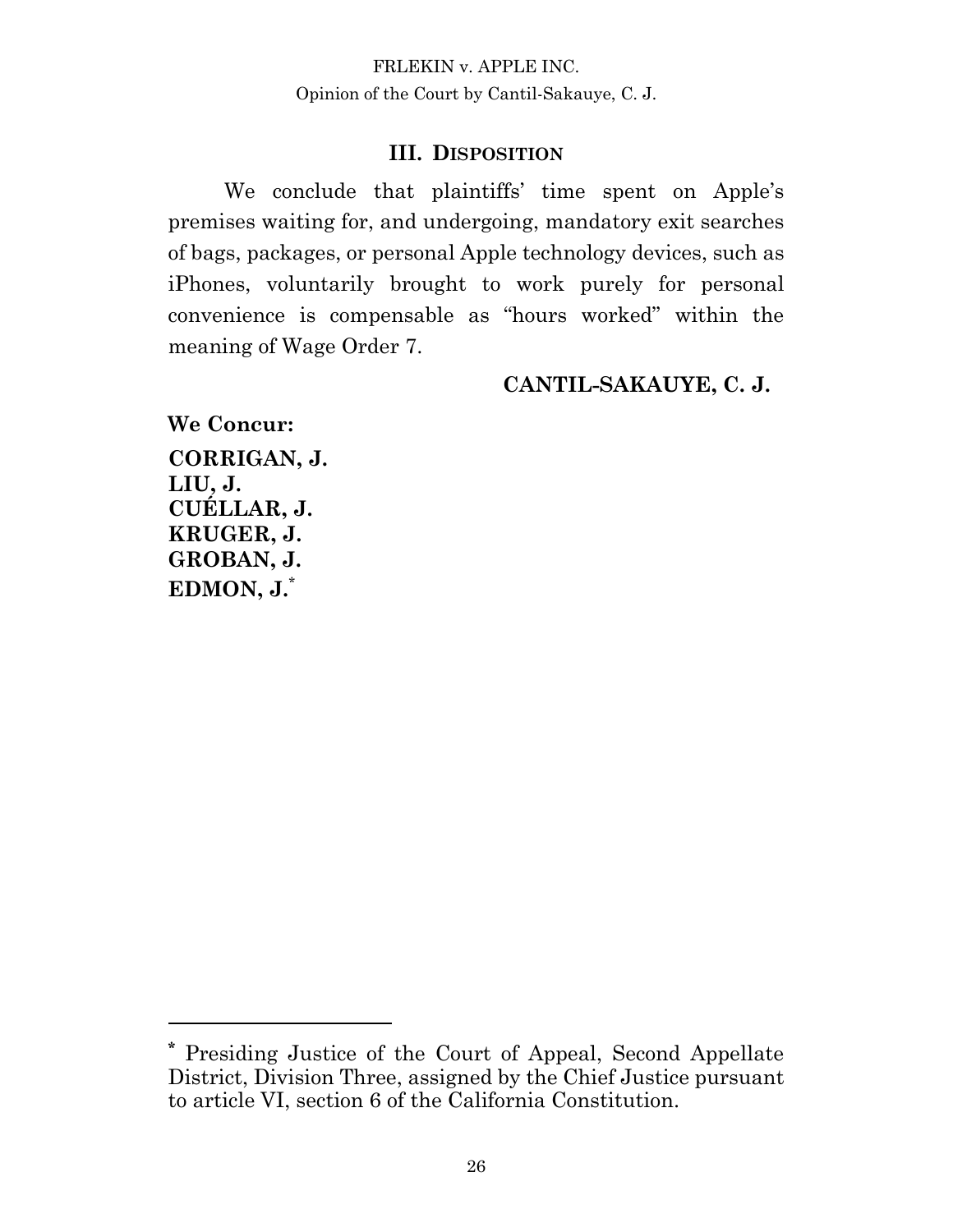*See next page for addresses and telephone numbers for counsel who argued in Supreme Court.*

**\_\_\_\_\_\_\_\_\_\_\_\_\_\_\_\_\_\_\_\_\_\_\_\_\_\_\_\_\_\_\_\_\_\_\_\_\_\_\_\_\_\_\_\_\_\_\_\_\_\_\_\_\_\_\_\_\_\_\_\_\_\_\_\_\_\_\_\_\_\_\_\_\_\_\_\_\_\_\_\_\_\_**

**\_\_\_\_\_\_\_\_\_\_\_\_\_\_\_\_\_\_\_\_\_\_\_\_\_\_\_\_\_\_\_\_\_\_\_\_\_\_\_\_\_\_\_\_\_\_\_\_\_\_\_\_\_\_\_\_\_\_\_\_\_\_\_\_\_\_\_\_\_\_\_\_\_\_\_\_\_\_\_\_\_\_**

**\_\_\_\_\_\_\_\_\_\_\_\_\_\_\_\_\_\_\_\_\_\_\_\_\_\_\_\_\_\_\_\_\_\_\_\_\_\_\_\_\_\_\_\_\_\_\_\_\_\_\_\_\_\_\_\_\_\_\_\_\_\_\_\_\_\_\_\_\_\_\_\_\_\_\_\_\_\_\_\_\_\_**

**\_\_\_\_\_\_\_\_\_\_\_\_\_\_\_\_\_\_\_\_\_\_\_\_\_\_\_\_\_\_\_\_\_\_\_\_\_\_\_\_\_\_\_\_\_\_\_\_\_\_\_\_\_\_\_\_\_\_\_\_\_\_\_\_\_\_\_\_\_\_\_\_\_\_\_\_\_\_\_\_\_\_**

**Name of Opinion** Frlekin v. Apple Inc.

**Unpublished Opinion Original Appeal Original Proceeding** XXX on request pursuant to rule 8.548, Cal. Rules of Court **Review Granted Rehearing Granted**

**Opinion No.** S243805 **Date Filed:** February 13, 2020

**Court: County: Judge:** 

#### **Counsel:**

The Kralowec Law Group, Kralowec Law, Kimberly A. Kralowec, Kathleen S. Rogers; McLaughlin & Stern, Lee S. Shalov and Brett R. Gallaway for Plaintiffs and Appellants.

The Turley & Mara Law Firm, William Turley and David T. Mara for Consumer Attorneys of California as Amicus Curiae on behalf of Plaintiffs and Appellants.

Kingsley & Kingsley, Eric B. Kingsley and Ari J. Stiller for Bet Tzedek Legal Services as Amicus Curiae on behalf of Plaintiff and Appellant Amanda Frlekin

Messing Adam & Jasmine, Gregg McLean Adam, Yonatan L. Moskowitz; David A. Sanders and Daniel M. Lindsay for California Correctional Peace Officers' Association as Amicus Curiae on behalf of Plaintiffs and Appellants.

Leonard Carder, Aaron D. Kaufmann; Cohelan Khoury & Singer, Michael David Singer and Janine R. Menhennet for California Employment Lawyers Association as Amicus Curiae on behalf of Plaintiffs and Appellants.

Littler Mendelson, Richard H. Rahm, Julie A. Dunne; Gibson, Dunn & Crutcher, Theodore J. Boutrous, Jr., Joshua S. Lipshutz, Bradley J. Hamburger, Justin T. Goodwin, Lauren M. Blas and Christian Briggs for Defendant and Respondent.

Sheppard, Mullin, Richter & Hampton, Karin Dougan Vogel, Samantha D. Hardy, Richard J. Simmons and John Ellis for Retail Litigation Center, Inc., and National Retail Federation as Amici Curiae on behalf of Defendant and Respondent.

Paul Hastings, Paul W. Cane, Jr., Zachary P. Hutton and Blake R. Bertagna for California Employment Law Council and Employers Group as Amici Curiae on behalf of Defendant and Respondent.

Horvitz & Levy, Jeremy B. Rosen, Felix Shafir and Eric S. Boorstin for Chamber of Commerce of the United States of America, California Chamber of Commerce and Civil Justice Association of California as Amici Curiae on behalf of Defendant and Respondent.

Corbin K. Barthold for Washington Legal Foundation as Amicus Curiae on behalf of Defendant and Respondent.